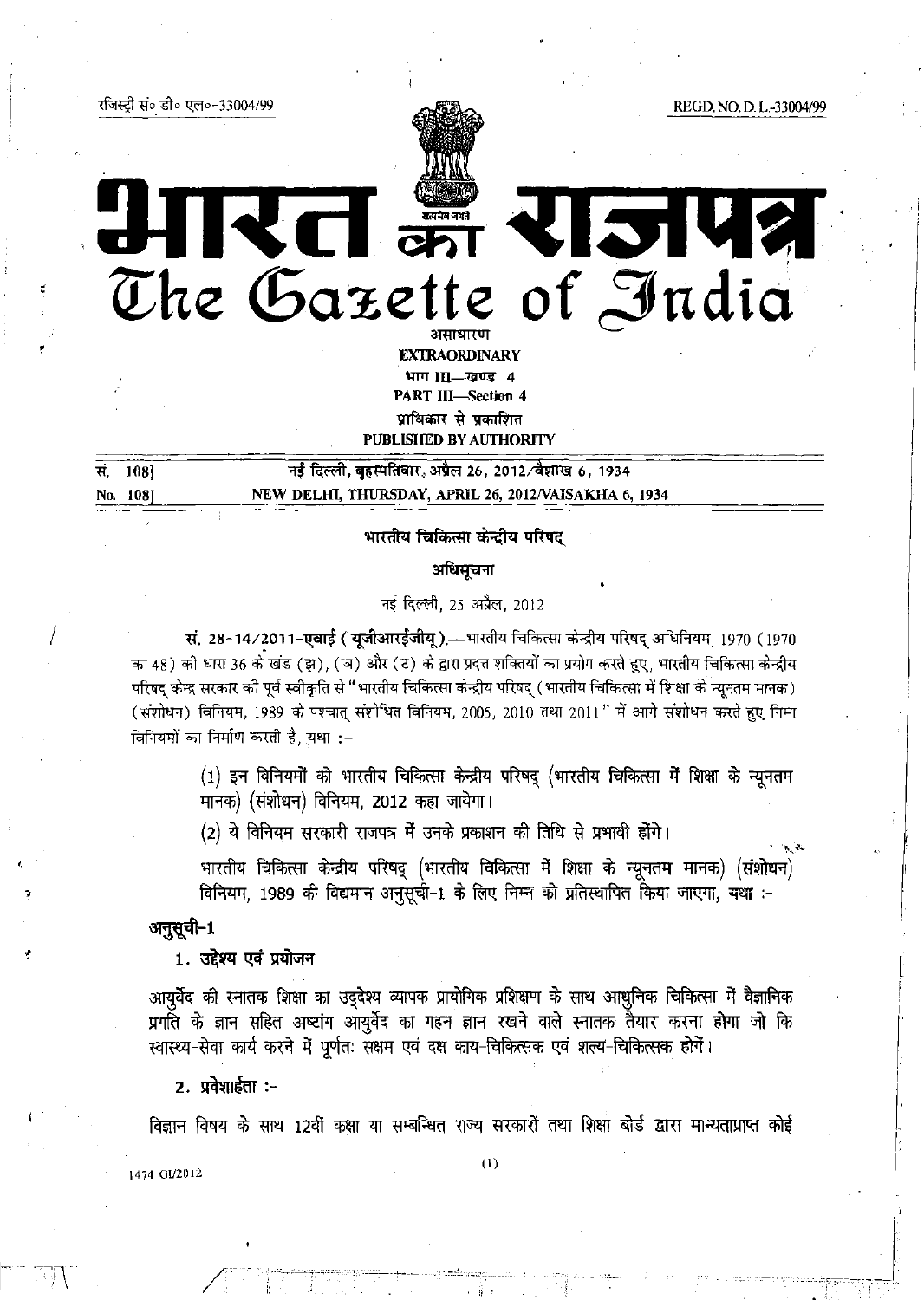# THE GAZETTE OF INDIA: EXTRAORDINARY

अन्य समकक्ष परीक्षा बशर्ते कि अभ्यर्थी ने मौतिक शास्त्र, रसायन शास्त्र और जीव विज्ञान विषयों में 50% समुख्यय अंको के साथ परीक्षा उत्तीर्ण की हो, विदेशी छात्रों के लिए किसी भी अन्य समकक्ष अहंता जो कि विश्वविद्यालय द्वारा अनुमोदित की गई हो की अनुमति दी जायेगी ।

3. पाठ्यक्रम की अवधि

| उपाधि पाठूसक्रम 5-12 वर्ष जिसमें समाविष्ट है- |        |
|-----------------------------------------------|--------|
| क) प्रथम व्यावसायिक                           | 12 माह |
| ख) द्वितीय व्यावसायिक                         | 12 माह |
| ग) तृतीय व्यावसायिक                           | 12 माह |
| घ) अंतिम व्यावसायिक                           | 18 माह |
| ड़) अनिवार्य आवर्ती विशिखानुप्रवेश            | 12 माह |

4. प्रदान की जाने वाली उपाधि

आयुर्वेदाचार्य ( बैचलर ऑफ आयुर्वेदिक मेडीसिन एण्ड सर्जरी - बी.ए.एम.एस.)

अभ्यर्थी को अध्ययन की विस्तृत नियत अवधि पूर्ण करने के पश्चातु अंतिम परीक्षा उत्तीर्ण करने पर तथा 12 माह के अनिवार्य आवर्ती विशिखानुप्रवेश को संतोषजनक रूप से पूर्ण करने के पश्चात आयुर्वेदाचार्य (बैचलर ऑफ आयुर्वेदिक मेडीसिन एण्ड सर्जरी - बी.ए.एम.एस.) की उपाधि प्रदान की जायेगी।

# 5. शिक्षा का माध्यम

'संस्कृत, हिन्दी, कोई मान्यताप्राप्त क्षेत्रीय भाषा अथवा अंग्रेजी।

# 6.1 प्रथम व्यावसायिक परीक्षा :-

- i) प्रथम व्यावसायिक परीक्षा प्रथम व्यावसायिक सत्र के एक शैक्षणिक सत्र की समाप्ति पर होगी। प्रथम व्यावसायिक सत्र साधारणतया जुलाई में प्रारम्भ होगा।
- ii) प्रथम व्यावसायिक परीक्षा निम्नलिखित विषयों में होगी:-
	- 1. पदार्थ विज्ञान एवं आयुर्वेद का इतिहास
	- 2. संस्कृत
	- 3. क्रिया शारीर (फिजियोलॉजी)
	- 4. रचना शारीर (एनाटमी)
	- 5. मौलिक सिद्धांत एवं अष्टांग हृदय (सूत्र स्थान)
- iii) दो से अनधिक विषयों में अनुत्तीर्ण छात्र द्वितीय व्यावसायिक पाठ्क्रम हेतु निबन्धन के लिए पात्र होगा तथापि जब तक वह छात्र प्रथम व्यावसायिक परीक्षा के सभी विषयों में उत्तीर्ण नहीं हो जाता, तब तक उस छात्र को द्वितीय व्यावसायिक परीक्षा में बैठने की अनुमति नही होगी।

# 6.2 द्वितीय व्यावसायिक परीक्षा :-

i) द्वितीय व्यावसायिक सत्र प्रथम व्यावसायिक परीक्षा के पूर्ण होने के पश्चात् प्रत्येक वर्ष जुलाई माह में प्रारम्भ होगा।

द्वितीय व्यावसायिक परीक्षा साधारणतया द्वितीय व्यावसायिक सत्र के एक वर्ष के पूर्ण होने के पश्चात् प्रत्येक वर्ष मई /जून माह के अंत तक होगी तथा पूरी की जायेगी।

ii) द्वितीय व्यावसायिक परीक्षा निम्न विषयों में होगी:-

1. द्रव्यगुण विज्ञान (फार्माकोलोजी एवं मैटिरिया मेडिका)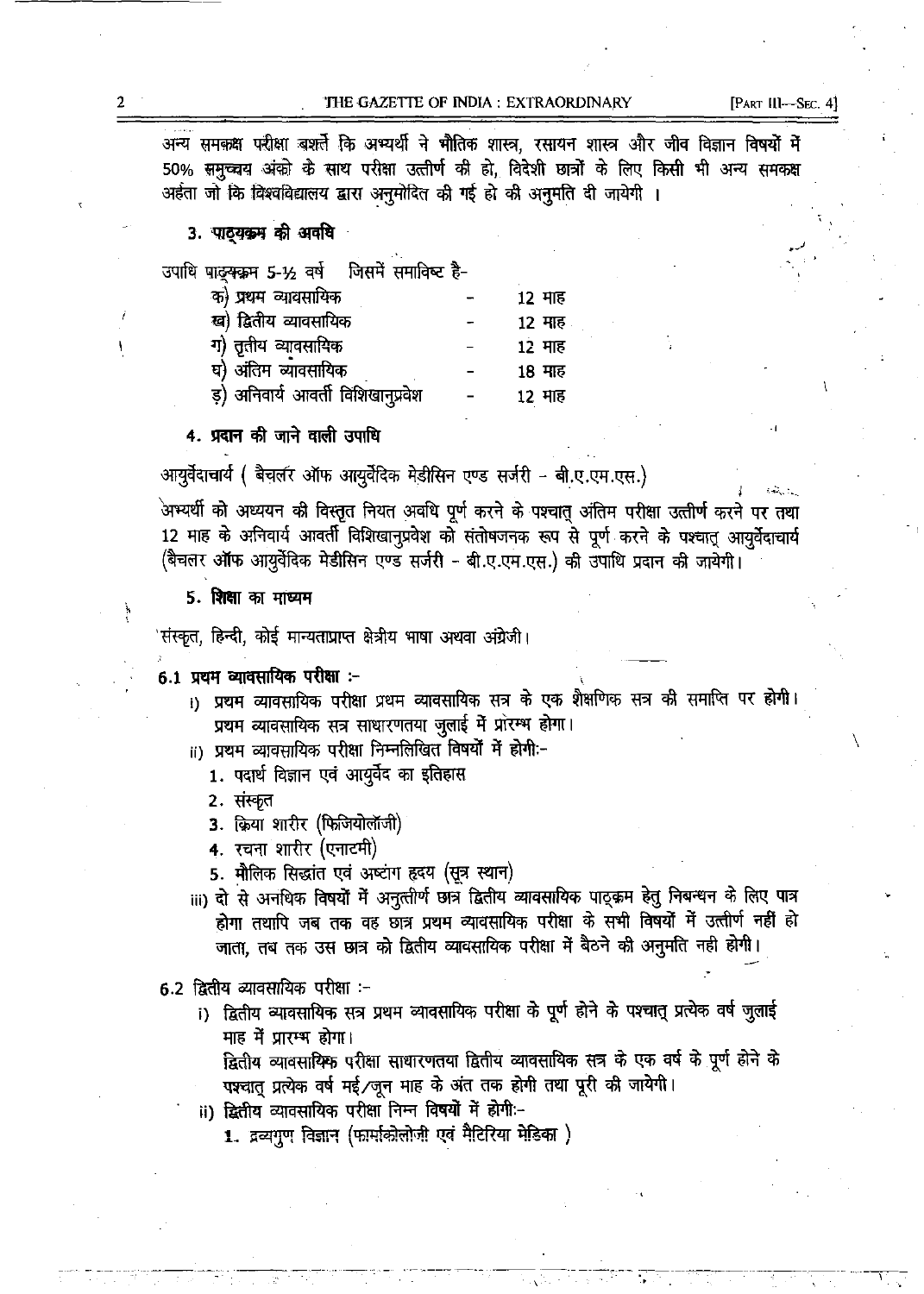- 2. रस-शास्त्र एवं भैषज्य कल्पना (फार्मास्युटिकल्स साईन्स).
- 3. अगद तंत्र व्यवहार आयुर्वेद एवं विधि वैद्यक (टॉक्सीक्लॉजी एवं मेडिकल जुरिसप्रुडेन्स)
- 4. चरक-पूर्वार्द्ध
- iii) दो से अनधिक विषयों में अनुत्तीर्ण छात्र तृतीय व्यावसायिक परीक्षा हेतु निबन्धन के लिए पात्र होगा तथापि जब तक वह छात्र द्वितीय व्यावसायिक परीक्षा के सभी विषयों में उत्त्वीर्ण नही हो ! जाता, तब तक उस छात्र को तृतीय व्यावसायिक परीक्षा में बैठने की अनुमति नहीं दी जायेगी।
- 6.3 ततीय व्यावसायिक परीक्षाः
	- i) तृतीय व्यावसायिक सत्र द्वितीय व्यावसायिक परीक्षा के पूर्ण होने के पश्चात् प्रत्येक वर्ष जुलाई माह में प्रारम्भ होगा। तृतीय व्यावसायिक परीक्षा साधारणतया तृतीय व्यावसायिक सत्र के एक वर्ष के पूर्ण होने के पश्चात प्रत्येक वर्ष मई / जून माह के अंत तक होगी तथा पूरी की जायेगी।
	- ii) तृतीय व्यावसायिक परीक्षा निम्न विषयों में होगी:-
	- 1. रोग निदान विकृति विज्ञान (पैथोलॉजी एवं माइक्रोबायोलोजी)
	- 2. घरक संहिता-उत्तर्रार्द्ध
	- 3. स्वस्थवृत्त एवं योग (प्रीवेन्टिव एण्ड सोशल मेडीसिन एण्ड योग)
	- 4. प्रसूति एवं स्त्रीरोग ( ऑब्स्टेट्रिक्स एवं गायनकोलाजी )
	- 5. बाल रोग (पीडिएट्रिक्स)
	- दो से अनधिक विषयों में अनुत्तीर्ण छात्र अंतिम व्यावसायिक परीक्षा हेतू निबन्धन के लिए  $iii)$ पात्र होगी तथापि जब तक वह छात्र तृतीय व्यावसायिक परीक्षा के सभी विषयों में उत्तीर्ण नही हो जाता, तब तक उस छात्र को अंतिम व्यावसायिक परीक्षा में बैठने की अनुमति नहीं दी जायेगी।

# 6.4 अन्तिम व्यावसायिक परीक्षा :-

अंतिम व्यावसायिक सत्र 1½ वर्ष की अवधि का होगा तथा तृतीय व्यावसायिक परीक्षा के पूर्ण i) होने के पश्चात् प्रत्येक वर्ष जुलाई माह में प्रारम्भ होगा।

अंतिम व्यावसायिक परीक्षा साधारणतया अंतिम व्यावसायिक सत्र के 1 ½ वर्ष पूर्ण होने के पश्चात् प्रत्येक वर्ष अक्टूबर/नवम्बर माह के अंत तक होगी तथा पूरी की जायेगी। ॥) अंतिम व्यावसायिक परीक्षा में निम्नलिखित विषय समाविष्ट होगें :-

- 1. शल्य तंत्र (जनरल सर्जरी)
- 2. शालाक्य तंत्र (डिसीज ऑफ हैड एण्ड नैक ओप्थलमोलॉजी, ई.एन.टी. एण्ड डेन्टिस्ट्री को समाविष्ट करते हुए)
- 3. कायचिकित्सा(इन्टर्नल मेडीसिन-मानस रोग, रासायन एण्ड वाजीकरण को समाविष्ट करते हुए) 4. पंचकर्म
- 5. शोध पद्धति एवं चिकित्सा सांख्यिकी

# 7. अनिवार्य विशिखानुप्रवेश

छात्र अंतिम व्यावसायिक परीक्षा उत्तीर्ण करने के पश्चात् अनिवार्य विशिखानुप्रवेश कार्यक्रम में सम्मिलित होगा। विशिखानुप्रवेश कार्यक्रम अंतिम व्यावसायिक परीक्षा का परिणाम घोषित होने के पश्चात् प्रारम्भ होगा ।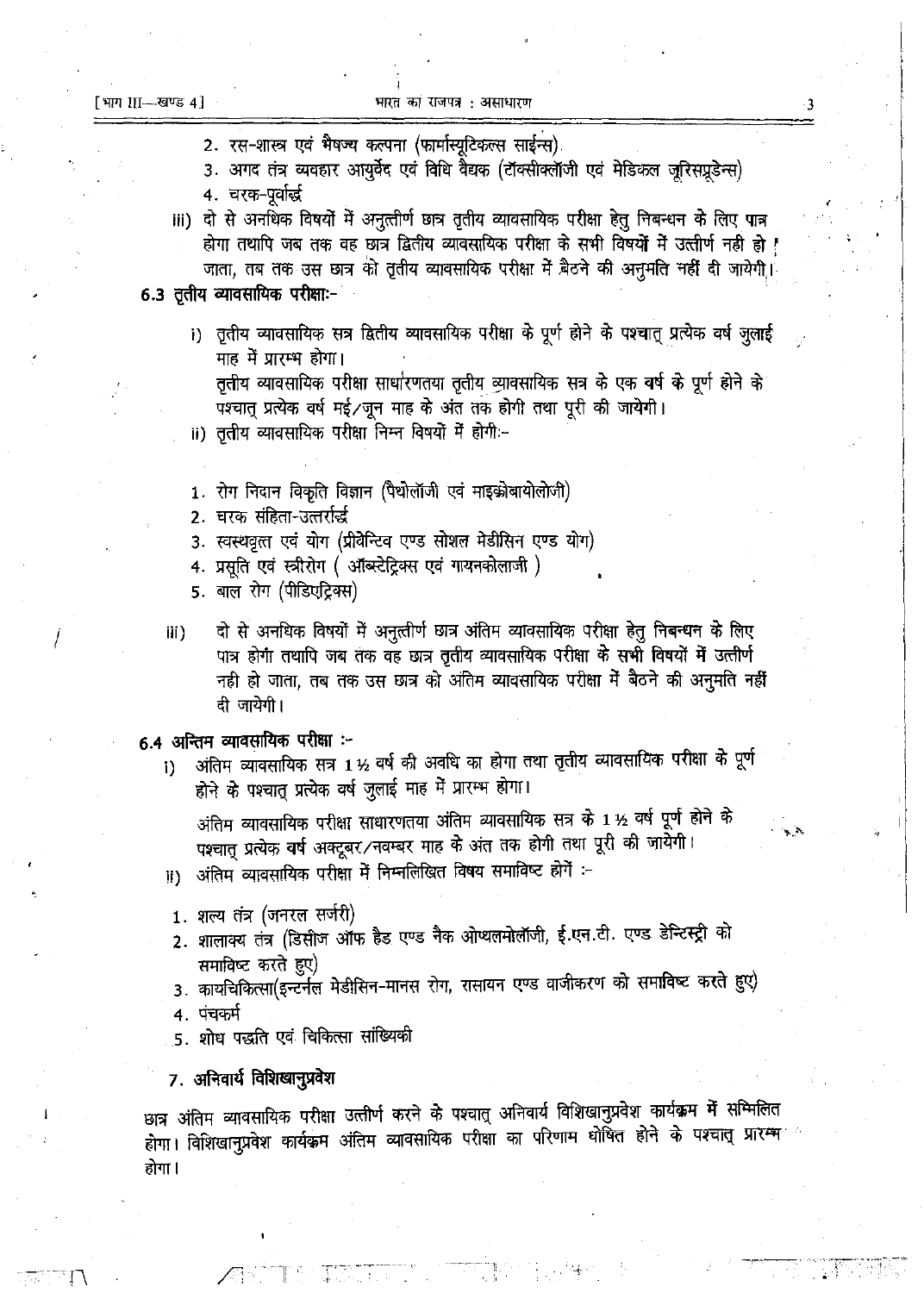# विशिखानप्रवेश की अवधि एक वर्ष होगी।

विशिखानप्रवेश कार्यक्रम एवं समय का विभाजन निम्नवत होगाः-

- 1. प्रशिक्षुओं को एक अभिविन्यास कार्यशाला जिसे विशिखानुप्रवेश कार्यक्रम के प्रारम्भ के प्रथम तीन दिवसों के दौरान आयोजित किया जायेगा, में नियमों एवं विनियमों सहित विशिखानप्रवेश कार्यक्रम के ब्यौरे से सम्बन्धित एक अभिविन्यास दिया जायेगा। प्रत्येक प्रशिक्षू को एक कार्य-पुस्तिका दी जायेगी। प्रशिक्षु अपने प्रशिक्षण के दौरान उन गतिविधियों के तिथिवार ब्यौरे की प्रविष्टि करेगा जिनका उत्तरदायित्व वह लेगा।
- 2. प्रत्येक प्रशिक्षु विशिखानुप्रवेश कार्यक्रम में सम्मिलित होने से पूर्व सम्बन्धित राज्य बोर्ड/परिषद् में अपना नाम अस्थाई रूप से पंजीकृत कराएगा तथा इस संबंध में प्रमाण-पत्र प्राप्त करेगा।
- 3. प्रशिक्ष का दैनिक कार्य-समय 8 घंटे से कम का नही होगा।
- 4. सामान्यतः एक वर्षीय विशिखानुप्रवेश कार्यक्रम महाविद्यालय से संलग्न आयुर्वेदिक अस्पताल में छ: माह के नैदानिक(क्लीनिकल) प्रशिक्षण एवं पी.एच.सी/सी.एच.सी./ग्रामीण अस्पताल/जिला अस्पताल/सिविल अस्पताल अथवा आधुनिक चिकित्सा के किसी सरकारी अस्पताल में छः माह के नैदानिक(क्लीनिकल) प्रशिक्षण में विभक्त किया जायेगा।

अ. महाविद्यालय से संलग्न आयुर्वेदिक अस्पताल में यथास्थिति छः /बारह माह का नैदानिक (क्लीनिकल) प्रशिक्षण निम्नवत् संचालित किया जायेगा :-

| विभाग                      | छः माह का विभाजन | बारह माह का विभाजन |
|----------------------------|------------------|--------------------|
| कार्याचेकित्सा             | 2 माह            | 4 माह              |
| 2. शल्य                    | 1 माह            | 2 माह              |
| 3. शालाक्य                 | 1 माह            | 2 माह              |
| एवं स्त्रीरोग<br>4. प्रसात | . माह            | 2 माह              |
| कौमार भृत्य<br>5.          | 15 दिन           | 1 माह              |
| 6.<br>पचकम                 | .15              | माह                |

ब. प्रशिक्षुओं का छः माह का प्रशिक्षण राष्ट्रीय स्वास्थ्य कार्यक्रम से प्रशिक्षुओं को अवगत एवं परिचित कराने के उद्देश्य से कार्यान्वित किया जायेगा। प्रशिक्षुओं को ऐसे प्रशिक्षण का उत्तरदायित्व लेने हेतु निम्नलिखित में से किसी एक संस्थान में सम्मिलित होना होगा-

क. प्राथमिक स्वास्थ्य केन्द्र

- ख. सामुदायिक स्वास्थ्य केन्द्र /जिला अस्पताल
- ग. आधुनिक चिकित्सा का कोई अस्पताल
- घ. किसी आयुर्वेद अस्पताल अथवा औषधालय

उपर्युक्त सभी केन्द्रो (क, ख, ग तथा घ) को ऐसे प्रशिक्षण लेने हेतु सम्बन्धित विश्वविद्यालय तथा सम्बन्धित सरकारी अभिहित प्राधिकरण द्वारा मान्यताप्राप्त होना होगा।

# प्रशिक्षण कार्यक्रम हेतु विस्तृत दिशा निर्देश

अ. महाविद्यालय के साथ संलग्न आयुर्वेदिक अस्पताल में 06/12 माह का विशिखानुप्रवेश नैदानिक(क्लीनिकल) प्रशिक्षण संचालित करने हेतु दिशानिर्देश।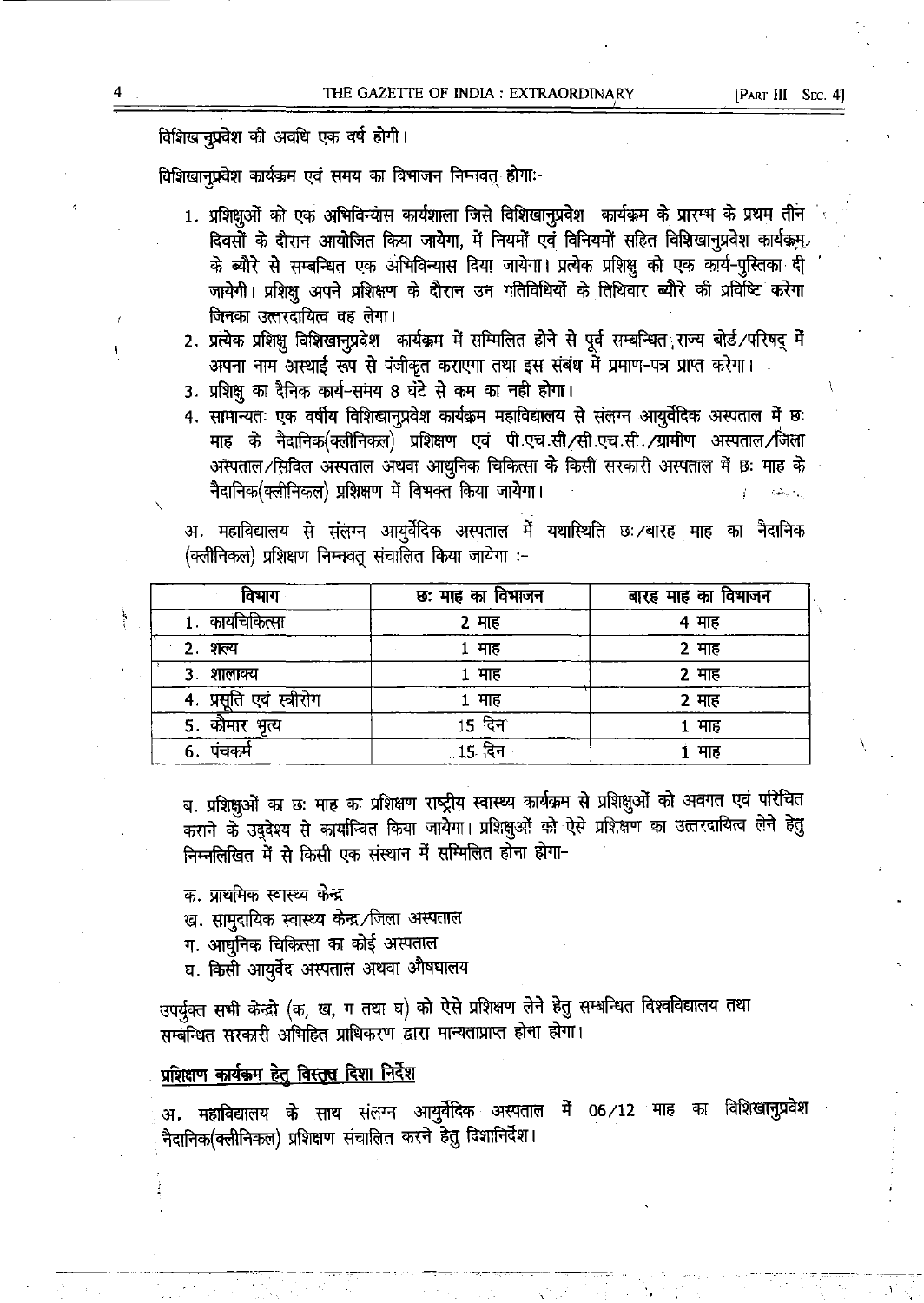प्रशिक्ष को नीचे दर्शाये गये सम्बन्धित विभागों में निम्नलिखित गतिविधियों का उत्तरदायित्व लेना होगाः-

- अवधि : 2 माह / 4 माह 1. कार्याचेकित्सा
	- i- सभी नैत्यक कार्य जैसे रूग्ण इतिवृत्त लेना, जांच, रोग निदान तथा सामान्य रोगों का आयर्वेद चिकित्सा द्वारा प्रबन्धन।
	- ii- नैत्यक चिकित्सीय नैदानिक विकृति परीक्षण कार्य जैसे हिमाग्लोबिन का आंकलन. हिमोग्राम. मूत्र विश्लेषण, रक्त परजीवियों का सुक्ष्मदर्शीय परीक्षण, ष्ठीवन परीक्षण एवं मल परीक्षा आदि। आयुर्वेद पद्धति से मल मूत्र परीक्षण। प्रयोगशाला के जाँच परिणाम का प्रतिपादन तथा चिकित्सीय जांच तथा निदान करना।
	- iii- नैत्यक वार्ड प्रक्रिया में प्रशिक्षण तथा रोगी के आहार तथा आदतों की देख-**रेख** करना तथा औषधि कार्यक्रम का सत्यापन करना।

#### अवधिः 15 दिन/1 माह <u>2 पंचकर्म</u>

।. पूर्व कर्म, प्रधान कर्म तथा पश्चात् कर्म संबंधी पंचकर्म प्रक्रिया तथा तकनीक।

#### अवधि :1माह /2 माह 3. शल्य

प्रशिक्षु को निम्नलिखित से परिचित कराने हेतु प्रशिक्षित किया जाना चाहिये:-

- i. आयुर्वेदिक सिद्धान्तों के अनुसार सामान्य शल्य विकार का निर्दान तथा प्रबन्धन।
- ii. अवश्यंभावी शल्य आपात्काल जैसे अस्थिभंग तथा सन्धि-च्यूति, उदरीय आपात स्थिति इत्यादि का प्रबन्धन।
- iii. सेप्टिक, एन्टीसेप्टिक तकनीक तथा जीवाणुनाशन इत्यादि का प्रयोगात्मक परीक्षण।
- iv. प्रशिक्षु को पूर्व शल्यक्रिया कर्म तथा पश्चात् शल्यक्रिया कर्म प्रबन्धनों में आवेष्टित किया जाना चाहिये।
- v. संवेदनाहारी तकनीक का व्यवहारिक प्रयोग तथा संवेदनाहारी औषध का प्रयोग।
- vi. विकिरण चिकित्सा विज्ञान प्रक्रिया, एक्स-रे का नैदानिक प्रतिपादन, आई.वी.पी., बेरियम मील, सोनोग्राफी इत्यादि।

vii.शल्य प्रक्रिया तथा नैत्यक वार्ड तकनीक जैसे :-

।. ताजा कटे ∕घाव को टांका लगाना

- ii. घाव, जले, फोड़े इत्यादि की मरहम-पट्टी
- iii. फोडे का चीरा
- iv. रसौली का उच्छेदन
- v. शिराशल्यक्रिया इत्यादि
- vi. गुदा रोगों में क्षार-सूत्र का अनुप्रयोग

#### अवधि: 1 माह/2 माह 4. शालाक्य

प्रशिक्षु को निम्नलिखित से परिचित कराने हेतु प्रशिक्षित किया जाना चाहिये-

आयुर्वेदिक सिद्धान्तों के अनुसार सामान्य शल्य विकार का निदान तथा प्रबन्धन। क)

प्रशिक्षु को पूर्व शत्यकिया कर्म तथा पश्चात् शल्यक्रिया कर्म प्रबन्धनों में आवेष्टित किया जाना ख) चाहिये।

 $1474 G I/I2-2$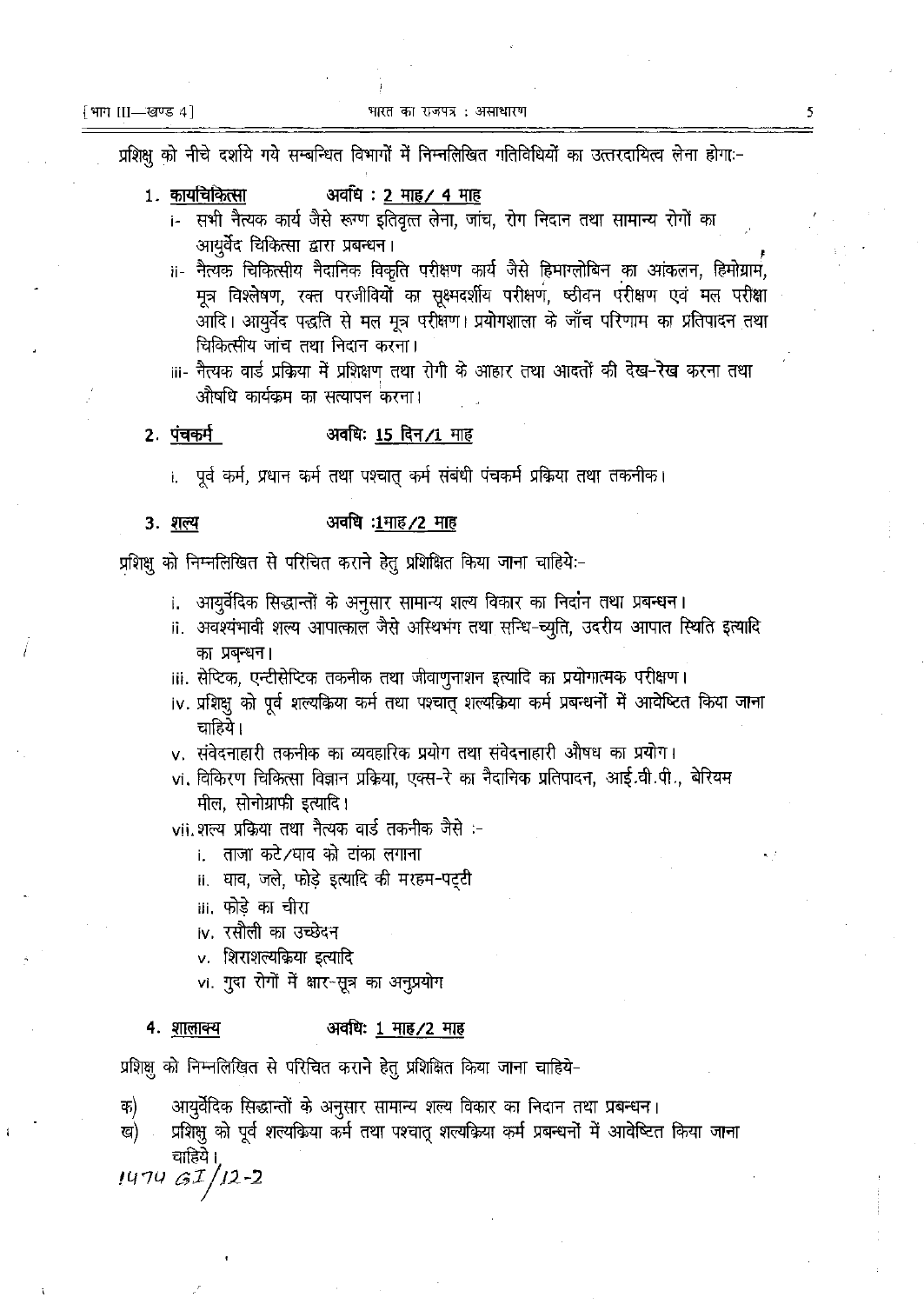[PART III-SEC. 4]

- कान, नाक, कंठ, दंत, नेत्र संबंधी समस्याओं हेतु शल्य प्रक्रिया। ग)
- नेत्र, कान, नाक, कंठ, दृष्टि दोष आदि की तत्सम्बन्धित उपकरणों से बहिरंग विभाग में जॉच। घ)
- ओ.पी.डी. स्तर पर प्रक्रियाएं, जैसे:- अंजन कर्म, नस्य, रक्तमोक्षण, कर्णपूरण, शिरोधारा, पुट ड) पाक, कवल, गण्डूष इत्यादि।

#### 5. प्रसुति एवं स्त्रीरोग अवधि: 1 माह / 2 माह

प्रशिक्षु को निम्नलिखित से परिचित कराने हेतु प्रशिक्षित किया जाना चाहिये-

- प्रसव-पूर्व तथा प्रसवोत्तर समस्याऐँ तथा उनका उपचार, प्रसव-पूर्व तथा प्रसवोत्तर देखभाल। क)
- सामान्य तथा असामान्य प्रसव का प्रबंधन। ख)
- ग) लघु तथा दीर्घ प्रासविक शल्य प्रक्रियाऐं इत्यादि।

#### <u>6. बाल रोग</u> अवधिः 15 दिन/1 माह

प्रशिक्षु को निम्नलिखित से परिचित कराने हेतु प्रशिक्षित किया जाना चाहिये-

- क) आयुर्वेदिक सिद्धान्तों तथा चिकित्सा के द्वारा भी प्रसव-पूर्व तथा प्रसवोत्तर समस्याऐं तथा उनका उपचार प्रसवपूर्व तथा प्रसवोत्तर अनुरक्षण।
- प्रसव-पूर्व तथा प्रसवोत्तर आपातकाल। ख)
- टीकाकरण योजना के साथ नवजात शिशु की देखभाल। ग)
- महत्वपूर्ण कौमार भृत्य सम्बन्धी समस्याऐँ तथा उनका आयर्वेदिक प्रबंधन। घ)

ब. प्राथमिक स्वास्थ्य केन्द्र/ग्रामीण अस्पताल/ जिला अस्पताल/सिविल अस्पताल अथवा आधुनिक चिकित्सा का कोई सरकारी अस्पताल।

प्राथमिक स्वास्थ्य केन्द्र, सामुदायिक स्वास्थ्य केन्द्र /जिला अस्पताल; आधुनिक चिकित्सा के किसी अस्पताल, किसी आयुर्वेद अस्पताल अथवा औषधालय में छः माह का विशिखानुप्रवेश प्रशिक्षण संचालित करने हेतु दिशा निर्देश।

प्रशिक्षु को निम्नलिखित से परिचित होना चाहिये-

- i. प्राथमिक स्वास्थ्य केन्द्र की नित्यचर्या तथा उनके अभिलेख का अनूरक्षण।
- ii. प्रशिक्षुओं को प्राथमिक स्वास्थ्य केन्द्र के चिकित्सा गैर चिकित्सा स्टॉफ की नित्यचर्या से परिचित होंना चाहियें तथा इस अवधि में उन्हें स्टॉफ के साथ सदैव सम्पर्क में रहना चाहियें।
- ।॥. उन्हें पंजिका उदाहरण स्वरूप दैनिक रोगी पंजिका, परिवार नियोजन पंजिका, शल्य पंजिका के अनुरक्षण के कार्य से परिचित होना चाहिये तथा विभिन्न सरकारी स्वास्थ्य योजनाओं /कार्यक्रम में सक्रिय रूप से भाग लेना चाहिये।
- iv. उन्हें राज्य /जिला सरकार के विभिन्न राष्ट्रीय स्वास्थ्य कार्यक्रमों में सक्रिय रूप से भाग लेना चाहियें।

# स. आधुनिक चिकित्सा के किसी मान्यताप्राप्त अस्पताल का आपातकाल विभाग

हताहत तथा अभिघात मामलों की पहचान तथा उनका प्राथमिक उपचार। साथ ही ऐसे मामलों को संबंधित अस्पताल के पास भेजने की प्रक्रिया भी।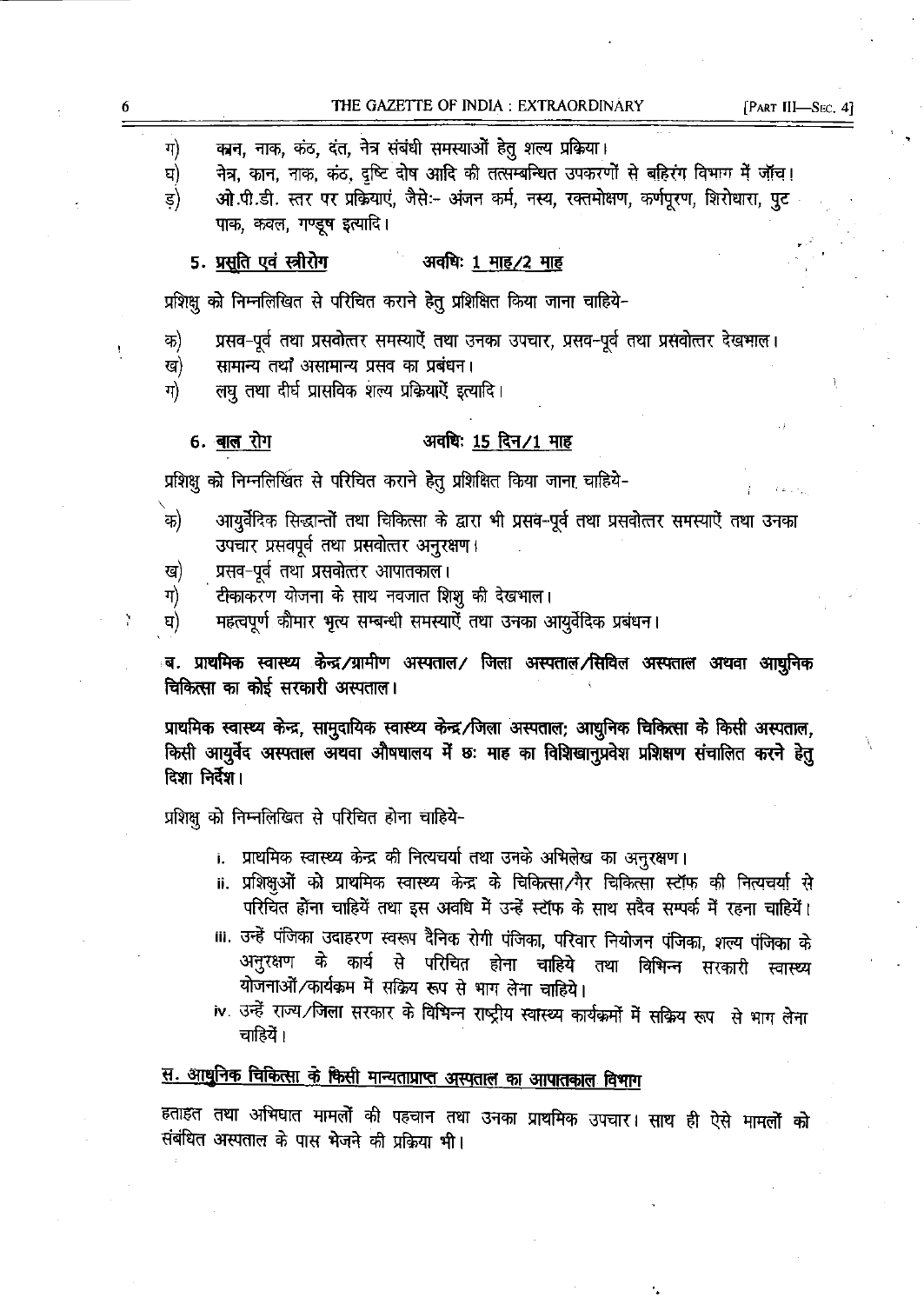# द. ग्रामीण आयुर्वेदिक औषधालय ⁄अस्पताल

ग्रामीण तथा दूरस्थ क्षेत्रों में अधिक प्रचलित रोग तथा उनका प्रबन्धन।

ग्रामीण जनता को स्वास्थ्य अनुरक्षण विधि का शिक्षण तथा विभिन्न प्रतिरक्षण कार्यक्रम भी।

# <u>8. मूल्यांकन</u>

विभिन्न विभागों में उन्हें आबंटित किये गये कार्य को पूरा करने के पश्चात् उन्हें संबंधित विभाग में उनके द्वारा किये गये सेवानिष्ठ कार्य के संबंध में विभागाध्यक्ष द्वारा दिया गया प्रमाण-पत्र प्राप्त करना होगा तथा अन्ततः उसे संस्थान के प्रधानाचार्य/प्रधान के समक्ष प्रस्तुत करना है जिससे कि सफलतापूर्वक किये गये विशिखानुप्रवेश का समापन स्वीकृत किया जा सके।

9. विशिखानुप्रवेश का स्थानान्तरणः दो भिन्न विश्वविद्यालयों तथा महाविद्यालयों के बीच स्थानान्तरण के मामले में विशिखानुप्रवेश का स्थानान्तरण मात्र महाविद्यालय तथा विश्वविद्यालय दोनों की सहमति से होगा। यदि स्थानान्तरण मात्र महाविद्यालय से महाविद्यालय का है परन्तु विश्वविद्यालय वही है तो मात्र दोनो महाविद्यालयों की सहमति की आवश्यकता होगी। यथास्थिति संस्थान द्वारा जारी चरित्र प्रमाण-पत्र तथा महाविद्यालय व विश्वविद्यालय द्वारा अनापत्ति प्रमाण-पत्र के साथ अग्रेषित किये गये आवेदन के प्रस्तुत किये जाने पर स्थानान्तरण विश्वविद्यालय द्वारा स्वीकृत किया जायेगा।

# <u>परीक्षाः</u>

- <sub>1</sub>. सिद्धान्तं परीक्षा में अधिकतम 40% तक के अंको के न्यूनतम 20% लघुत्तरीय प्रश्न तथा अधिकतम 60% तक के अंको के न्यूनतम 4 व्याख्यात्मक दीर्घ उत्तरीय प्रश्न होंगे। इन प्रश्नों में विषय का सम्पूर्ण पाठ्यक्रम सम्मिलित होगा।
- ii- विषय में 75% अंक प्राप्त करने वाले अभ्यर्थी को उस विषय में विशेष योग्यता प्रदान की जायेगी।
- iii- परीक्षा उत्तीर्ण करने हेतु प्रत्येक विषय में सिद्धान्त एवं प्रयोगात्मक परीक्षा में पृथक-पृथक न्यूनतम 50% अंक आवश्यक होंगे।
- iv- पूरक परीक्षा नियमित परीक्षा के 6 माह के भीतर होगी तथा अनुत्तीर्ण छात्र यथास्थिति इसकी पूरक परीक्षा में बैठने हेतु पात्र होंगे।
- v- परीक्षा में बैठने के लिए प्रत्येक विषय में सिद्धान्त एवं प्रयोगात्मक कक्षा में छात्र की न्यूनतम 75% उपस्थिति अनिवार्य होगी। इस संबंध में विभिन्न विषयों के लिये प्रत्येक छात्र हेतु एक कक्षा उपस्थिति कार्ड का अनुरक्षण किया जायेगा। प्रधानाचार्य प्रत्येक व्याख्यान तथा प्रयोगात्मक शिक्षण की अवधि की समाप्ति पर छात्रों तथा शिक्षकों के हस्ताक्षर प्राप्त करने का प्रबन्ध करेगा तथा प्रत्येक परीक्षा के प्रारम्भ होने से पूर्व अंतिम समापन हेतु प्रत्येक विभागाध्यक्ष को कार्ड भेजेगा।
- vi- यदि कोई छात्र किसी संज्ञानात्मक-कारण के कारण नियमित परीक्षा में बैठने में असफल हो जाता है, तो वह पूरक परीक्षा में नियमित छात्र के रूप में बैठेगा। ऐसे मामलों में नियमित परीक्षा में उसकी अनुपस्थिति एक प्रयत्न के रूप में नहीं समझी जायेगी। ऐसे छात्र परीक्षा उत्तीर्ण करने के पश्चात् नियमित छात्रों के साथ अध्ययन में भाग लेगें तथा अध्ययन की आवश्यक अवधि के पूर्ण होने के पश्चात् अगली व्यावसायिक परीक्षा हेतु उपस्थित होगें।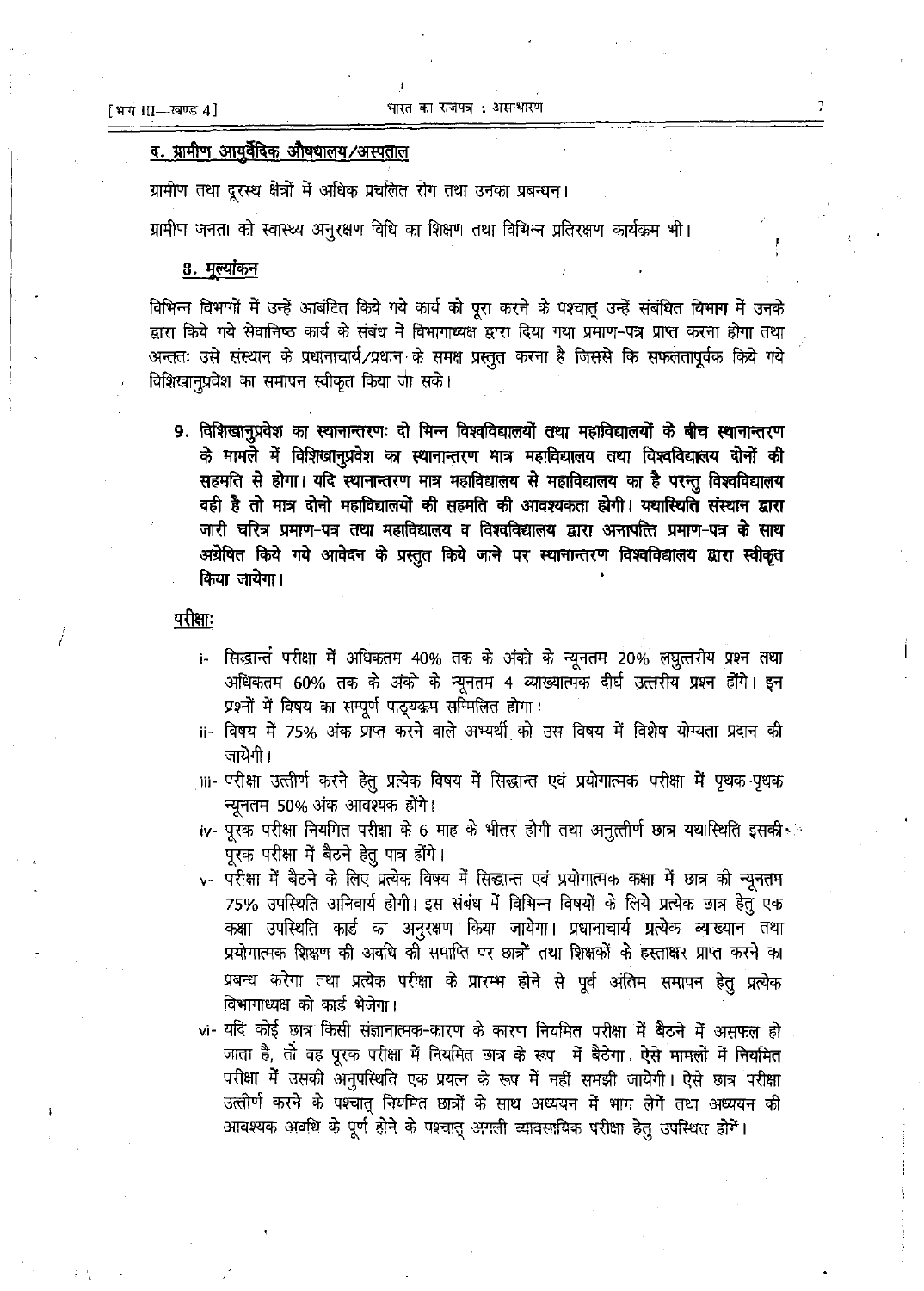$\frac{1}{2}$ 

vil-विषय में कक्षा कार्य के निर्धारण के समय निम्न तथ्यों को विचाराधीन रखा जायेगा:-

- उपस्थिति में नियमितता  $\mathbf{i}$ .
- आवधिक परीक्षा  $\ddot{\mathbf{u}}$ .
- **iii.** प्रयोगात्मक पुस्तिका
- स्थानान्तरण: छात्र को किसी अन्य महाविद्यालय से अपना अध्ययन जारी रखने हेतु प्रथम वर्ष की परीक्षा उत्तीर्ण करने के पश्चात् स्थानान्तरण लेने की अनुमति दी जायेगी। अनुत्तीर्ण छात्रों को स्थानान्तरण तथा मध्यावधि स्थानान्तरण की अनुमति नही दी जायेगी। स्थानान्तरण हेतु, छात्र को दोनो महाविद्यालयों तथा विश्वविद्यालयों की आपसी सहमति प्राप्त करनी होगी तथा स्थानान्तरण रिक्त सीट की सुनिश्चिति व भारतीय चिकित्सा केन्द्रीय परिषद् से अनापत्ति प्रमाण-पत्रे प्राप्त करने के पश्चात् होगा।

11.1 प्रश्न पत्रों की संख्या तथा सिद्धान्त /क्रियात्मक के लिये अंक

|    | विषय का नाम                    |           | शिक्षण के घण्टों की संख्या |     | अधिकतम अंको का विवरण       |     |          |     |
|----|--------------------------------|-----------|----------------------------|-----|----------------------------|-----|----------|-----|
|    |                                | सिद्धान्त | कियात्मक                   | कूल | प्रश्न पत्रों की सिद्धान्त |     | कियात्मक | कूल |
|    |                                |           |                            |     | संख्या                     |     |          |     |
|    | प्रथम व्यावसायिक               |           |                            |     |                            |     |          |     |
|    | 1. पदार्थ विज्ञान एवं आयुर्वेद | 100       |                            | 100 | रो                         | 200 | ----     | 100 |
|    | का इतिहास                      |           |                            |     |                            |     |          |     |
|    | 2. संस्कृत                     | 200       | ---                        | 200 | एक                         | 100 | ---      | 100 |
| 3. | किया शारीर                     | 200       | 200                        | 400 | रो                         | 200 | 100      | 300 |
|    | 4. रचना शारीर                  | 300       | 200                        | 500 | रो                         | 200 | 100      | 300 |
|    | 5. मौलिक सिद्धांत एवं अष्टांग  | 150       |                            | 150 | एक                         | 100 | ---      | 100 |
|    | हृदय (सूत्र स्थान)             |           |                            |     |                            |     |          |     |
|    | द्वितीय व्यावसायिक             |           |                            |     |                            |     |          |     |
|    | 1. द्रव्यगुण विज्ञान           | 200       | 200                        | 400 | रो                         | 200 | 200      | 400 |
|    | 2. अगदतंत्र, व्यवहार आयुर्वेद  | 200       | 100                        | 300 | एक                         | 100 | 50       | 150 |
|    | एवं विधि वैद्यक                |           |                            |     |                            |     |          |     |
|    | 3. रसशास्त्र भैषज्य कल्पना     | 200       | 200                        | 400 | रो                         | 200 | 200      | 400 |
|    | $H_{1} - 1$                    |           |                            |     |                            |     |          |     |
|    | 4. चरक संहिता (पूर्वार्छ)      | 200       |                            | 200 | एक                         | 100 | ---      | 100 |
|    | तृतीय व्यावसायिक               |           |                            |     |                            |     |          |     |
|    | 1. रोग विज्ञान व विकृति        | 200       | 100                        | 300 | दो (1-पैयोलोजी,            | 200 | 100      | 300 |
|    | विज्ञान                        |           |                            |     | 1-आयुर्वेद)                |     |          |     |
|    | 2. स्वस्थवृत्त एवं योग         | 200       | 100                        | 300 | रो                         | 200 | 100      | 300 |
|    | 3. प्रसूति तंत्र एवं स्त्रीरोग | 200       | 100                        | 300 | रो                         | 200 | 100      | 300 |
| 4. | बालरोग                         | 100       | 100                        | 200 | एक                         | 100 | 50       | 150 |
| 5. | चरक संहिता (उत्तरार्द्ध)       | 200       |                            | 200 | एक                         | 100 | ---      | 100 |
|    | अन्तिम व्यावसायिक              |           |                            |     |                            |     |          |     |
|    | 1. काय चिकित्सा                | 300       | 200                        | 500 | रो                         | 200 | 100      | 300 |
| 2. | पंचकर्म                        | 100       | 200                        | 300 | एक                         | 100 | 50       | 150 |
| 3. | शल्य तंत्र                     | 200       | 150                        | 350 | रो                         | 200 | 100      | 300 |
| 4. | शालाक्य तंत्र                  | 200       | 150                        | 350 | दो                         | 200 | 100      | 300 |
| 5. | शोध पद्धति एवं चिकित्सा        | 50        |                            | 50  | एक                         | 50  |          | 50  |
|    | सांख्यिकी                      |           |                            |     |                            |     |          |     |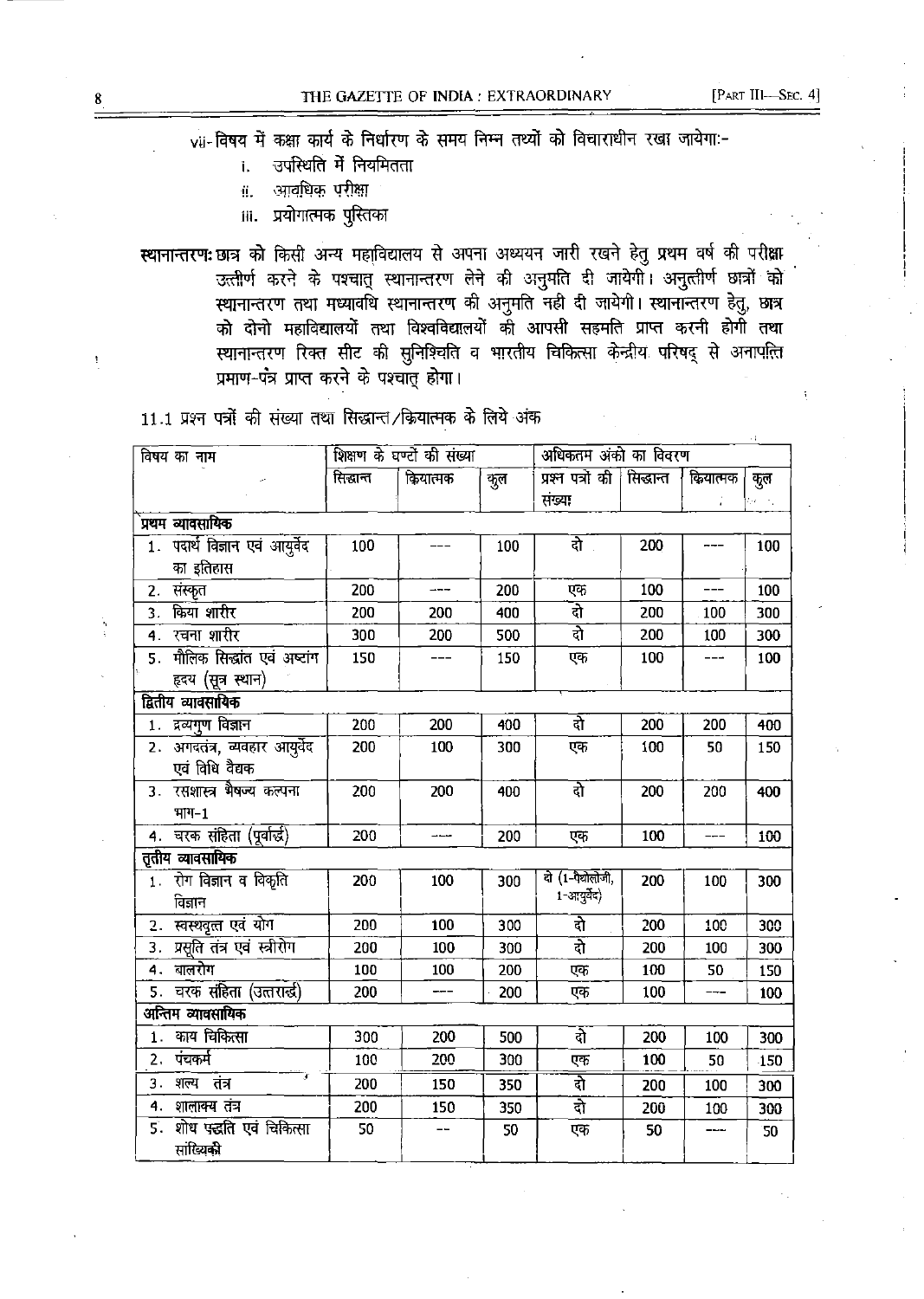टिप्पणी : सिद्धान्त तथा क्रियात्मक की अवधि 60 मिनट (एक घण्टा ) से कम नही होगी। चिकित्सीय विषयों तथा रचना शारीर (शव विच्छेदन) के क्रियात्मक की अवधि कम से कम 120 मिनट (दो घण्टे) की होगी ।

11.2 छात्रों का नैदानिक (क्लीनिकल) प्रशिक्षण तृतीय वर्ष के आगे प्रारम्भ होगा।

11.3 महाविद्यालय से संलग्न चिकित्सालय में छात्रों का नैदानिक (क्लीनिकल) प्रशिक्षण निम्नवत् होगा:-

| i) कायाचाकत्सा (अन्तः एव बाह्य)      | 18 माह                                 |
|--------------------------------------|----------------------------------------|
| क) कायचिकित्सा (सामान्य)             | 06 माह                                 |
| ख) मानस रोग                          | ०३ माह                                 |
| ग) रसायन एवं वाजीकरण                 | 03 माह                                 |
| प) पंचकर्म                           | ०३ माह                                 |
| ड़) रोग विज्ञान एवं विकृति विज्ञान   | ०३ माह                                 |
|                                      |                                        |
| ii) शल्य ( अन्तः एवं बाह्य )         | 9 माह                                  |
| क) शल्य (सामान्य)                    | 03 माह (शल्य कक्ष में कम से कम एक माह) |
| ख) शल्य (क्षार एवं अनुशस्त्र कर्म)   | 03 माह (शल्य कक्ष में कम से कम एक माह) |
| ग) क्षार सूत्र                       | 02 माह                                 |
| घ) संज्ञाहरण                         | 15 दिन                                 |
| ड़) विकिरण-चिकित्सा विज्ञान          | 15 दिन                                 |
|                                      |                                        |
| iii) शालाक्य तंत्र (अन्तः एवं बाह्य) | 04 माह (शल्य कक्ष में कम से कम एक माह) |
| iv) प्रसूति तंत्र एवं स्त्रीरोग      | 03 माह (बाह्य एवं अन्तः)               |
| v) कौमार भृत्य (बाह्य एवं अन्तः)     | 01 माह                                 |
| vi) आत्ययिक (हताहत)                  | 02 माह                                 |
|                                      |                                        |

12. स्नातकीय शिक्षकों हेतु शिक्षण स्टॉफ हेतु अर्हताएं एवं अनुभवः

(सीधे भर्ती हेतु लागू परन्तु आयु सीमा में छूट पदोन्नति के मामले में होगी।)

i) अनिवार्य

क) विधि द्वारा स्थापित विश्वविद्यालय अथवा भारतीय चिकित्सा के सांविधिक मण्डल /संकाय/परीक्षा निकाय से आयुर्वेद में उपाधि या उसके समकक्ष जो भारतीय चिकित्सा केन्द्रीय परिषद् अधिनियम 1970 की अनुसूची में समाविष्ट /मान्य हों।

ख) विषय ⁄संबंधित विशेष विषय में स्नातकोत्तर अर्हता जो भारतीय चिकित्सा केन्द्रीय परिषद् अधिनियम 1970 की अनुसूचियों में समाविष्ट /मान्य हों।

ii) अनुभवः

<u>प्राध्यापक के पद के लिये</u>: सम्बन्धित विषय में कुल 10 वर्ष का अध्यापन अनुभव आवश्यक है क. जिसमें से प्रवाचक ⁄सहायक प्राध्यापक के रूप में 5 वर्ष का अध्यापन अनुभव होना चाहिये।  $1474 G^{T}/12-3$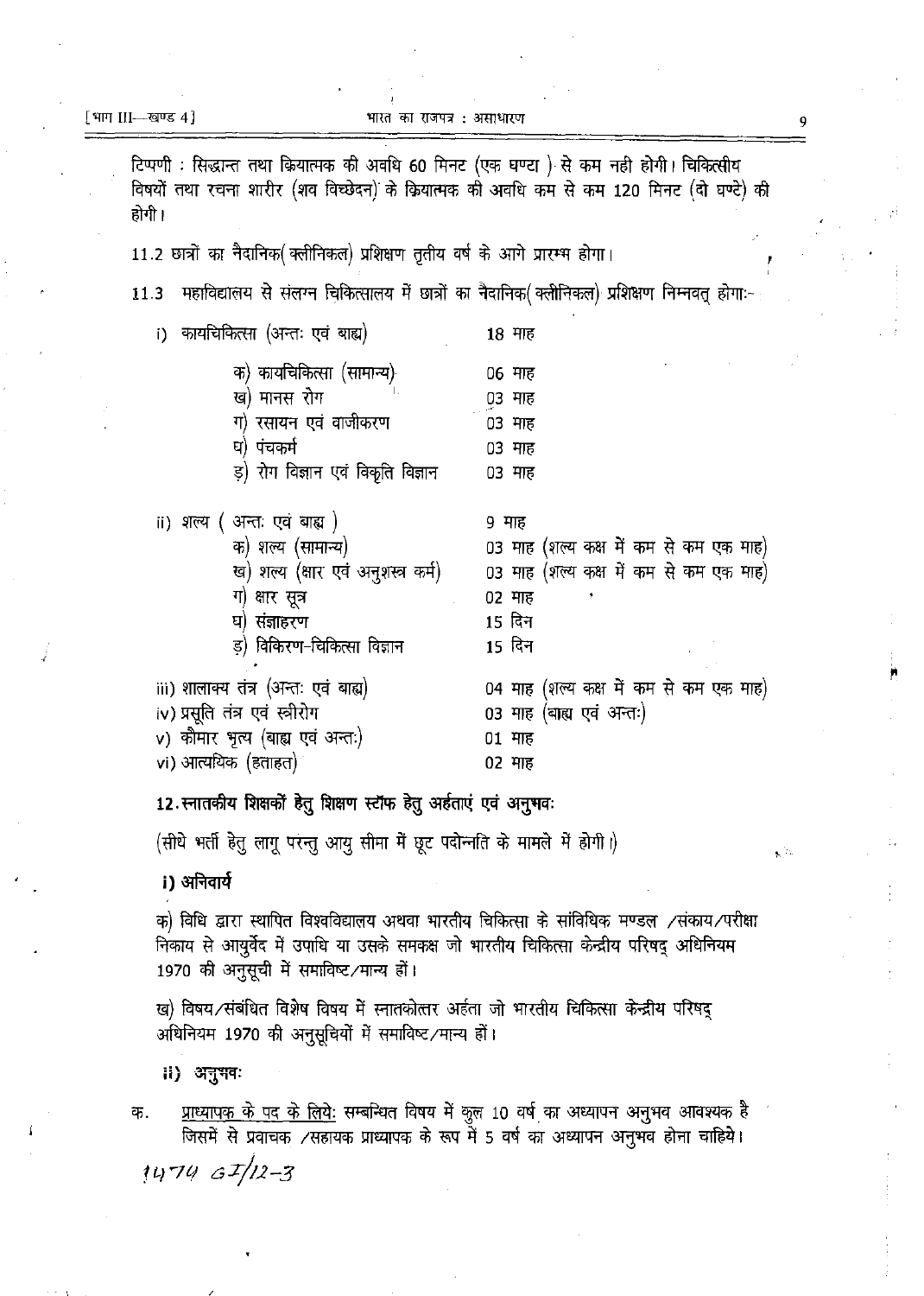| $\boldsymbol{0}$ |    | THE GAZETTE OF INDIA : EXTRAORDINARY                                                                                            |                                      | [PART III-SEC. 4] |
|------------------|----|---------------------------------------------------------------------------------------------------------------------------------|--------------------------------------|-------------------|
|                  | ख. | <u>सह-आचार्य (प्रवाचक) के पद के लिये:</u><br>संबंधित विषय में कुल 5 वर्ष का अध्यापन अनुभव। प्रवाचक को सह-आचार्य के रूप में माना |                                      |                   |
|                  |    | जायेगा ।                                                                                                                        |                                      |                   |
|                  | ग. | <u>सहायक-आचार्य(व्याख्याता) के पद के लिये:</u><br>(आयु 40 वर्ष से अधिक नहीं)                                                    |                                      |                   |
|                  |    | कोई अध्यापन अनुभव आवश्यक नहीं है। व्याख्याता को सहायक-आचार्य के रूप में माना                                                    |                                      |                   |
|                  |    | जायेगा।                                                                                                                         |                                      |                   |
|                  | घ. | <u>संस्था के प्रमुख (प्रधानाचार्य/डीन/निदेशक) के पद के लिए अर्हताः</u> प्रध्यापक पद के लिए                                      |                                      |                   |
|                  |    | निर्धारित अर्हता एवं अनुभव इन पदों के लिए अनिवार्य होगा।                                                                        |                                      |                   |
|                  |    |                                                                                                                                 |                                      |                   |
|                  |    | टिप्पणी सम्बन्धित विषय में स्नातकोत्तर अर्हताधारक अभ्यर्थी के अभाव में निम्नलिखित विषयों के                                     |                                      |                   |
|                  |    | अभ्यर्थी जैसा कि उनके सामने उल्लिखित है, व्याख्याता/सहायक-आचार्य के पद हेतु पात्र होंगे:-                                       |                                      |                   |
|                  |    | आवश्यक विशेष विषय                                                                                                               | समवर्गी विषय का नाम                  |                   |
|                  |    | 1. स्वस्थवृत्त                                                                                                                  | 1. कायचिकित्सा                       |                   |
|                  |    | 2. अगदतंत्र                                                                                                                     | 2. द्रव्यगुण ⁄ रसशास्त्र             |                   |
|                  |    | $3.$ रोग विज्ञान                                                                                                                | 3. कायचिकित्सा                       |                   |
|                  |    | 4. रचना शरीर                                                                                                                    | 4. शल्य                              |                   |
|                  |    | 5. किया शरीर                                                                                                                    | 5. संहिता सिद्धान्त                  |                   |
|                  |    | 6. शालाक्य                                                                                                                      | 6. शल्य                              |                   |
|                  |    | 7. पंचकर्म                                                                                                                      | 7. कायचिकित्सा                       |                   |
|                  |    | 8. बालरोग                                                                                                                       | 8. प्रसुति एवं स्त्रीरोग/कायचिकित्सा |                   |
|                  |    | 9. कायचिकित्सा                                                                                                                  | 9. मानस रोग                          |                   |
|                  |    | 10.शल्य                                                                                                                         | 10. निश्चेतन एवं क्ष-किरण            |                   |
|                  |    |                                                                                                                                 |                                      |                   |

समवर्गी विषय के उक्त प्रावधान की अनुमति पांच वर्ष के लिये होगी। क.

जिन शिक्षकों को पिछले विनियम के आधार पर पूर्व में पात्र माना गया था उन्हें इन संशोधनों के ख. आधार पर अपात्र नहीं माना जायेगा।

# 13. आयुर्वेद में परीक्षक की नियुक्ति :-

 $\frac{1}{2}$ 

संबंधित विषय में न्यूनतम आठ वर्ष के शिक्षण अनुभव वाले नियमित⁄सेवानिवृत्त अध्यापक के अतिरिक्त अन्य किसी व्यक्ति को परीक्षक हेतु पात्र नहीं समझा जायेगा।

प्रेमराज शर्मा, निबंधक-सह-सचिव

[ विज्ञापन III/4/124/12/असा. ]

**टिप्पणी :** भारत सरकार द्वारा पत्रांक वी. 12013/22/2011-ई.पी. (आई.एम.-2) दिनांक 5-3-2012 के माध्यम से स्वीकृति प्रदान की गई है।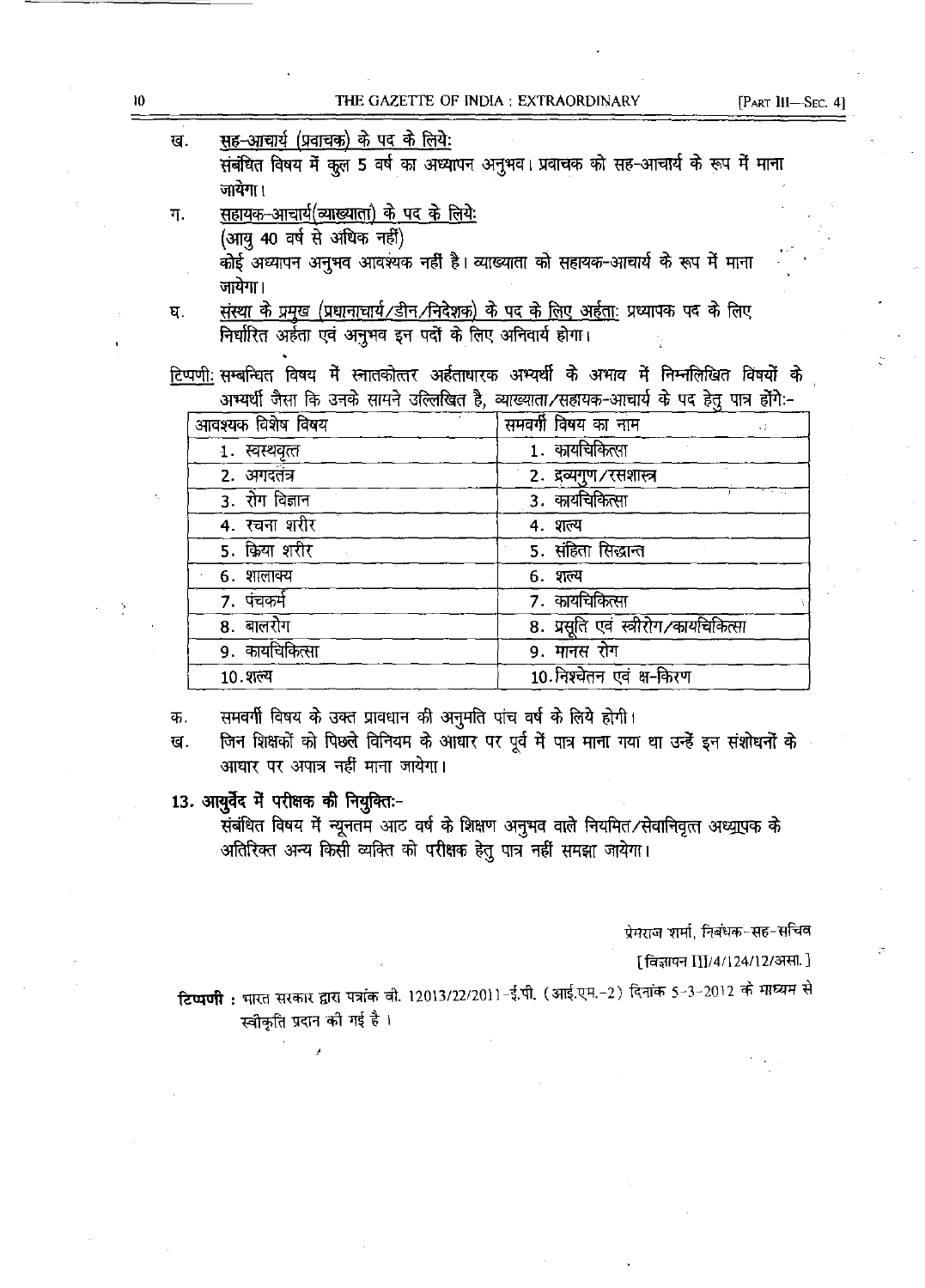# CENTRAL COUNCIL OF INDIAN MEDICINE **NOTIFICATION**

# New Delhi, the 25th April, 2012

No. 28-14/2011-Ay (UG Regu).—In exercise of the powers conferred by clauses (i), (j) and (k) of Section 36 of the Indian Medicine Central Council Act, 1970 (48 of 1970), the Central Council oflndian Medicine with the previous sanction of the Central Government hereby makes the following regulations further to amend the "Indian Medicine Central Council (M inimum Standards of Education in Indian Medicine) (Amendment) Regulations, 1989, subsequently 2005, 2010 and 2011", namely :-

- $(1)$  These regulations may be called the Indian Medicine Central Council (Minimum Standards of Education in Indian Medicine) (Amendment) Regulations, 2012.
- (2) These regulations shall come into force with effect from the date of publication in the Gazette of India.

In the Indian Medicine Central Council (Minimum Standards of Education in Indian Medicine) (Amendment) Regulations, 1989 for the existing Schedule I, the following shall be substituted, namely:-

# 1. **AIMS AND OBJECTS**

The bachelor of Ayurved education will aim at producing graduates, having profound knowledge of Ashtanga Ayurved supplemented with knowledge of scientific advances in modern medicine along with extensive practical training; who will become efficient physicians and surgeons fully competent to serve the health care services.

# 2. **ADMISSION QUALIFICATION**

12<sup>th</sup> standard with science or any other equivalent examination recognized by concerned State Governments and Education boards, provided the candidate passes the examination with 50% aggregate marks in the subjects of Physics, Chemistry and Biology.

For foreign students any other equivalent qualification to be approved by the University will be allowed.

### 3. **DURATION OF COURSE;**

Degree Course 5-1/2 years. Comprising

| a) I Professional<br><b>State Street</b> | -12 months   |
|------------------------------------------|--------------|
| b) II Professional                       | $-12$ months |
| c) III Professional                      | $-12$ months |
| d) Final Professional                    | -18 months.  |
| e) Compulsory Rotatry Internship         | - 12 months  |

# 4. **DEGREE TO BE AWARPEP**

Ayurvedacharya (Bachelor of Ayurvedic Medicine and Surgery- B.A.M.S).

The candidate shall be awarded Ayurvedacharya (Bachelor of Ayurvedic Medicine and Surgery- B.A.M.S) degree after passing the final examination, after completion of prescribed course of study extending over; prescribed period and thereafter satisfactorily completing the compulsory rotatory internship extending over twelve months.

### 5. **MEDIUM OF INSTRUCTION**

Sanskrit, Hindi, any recognized regional language or English.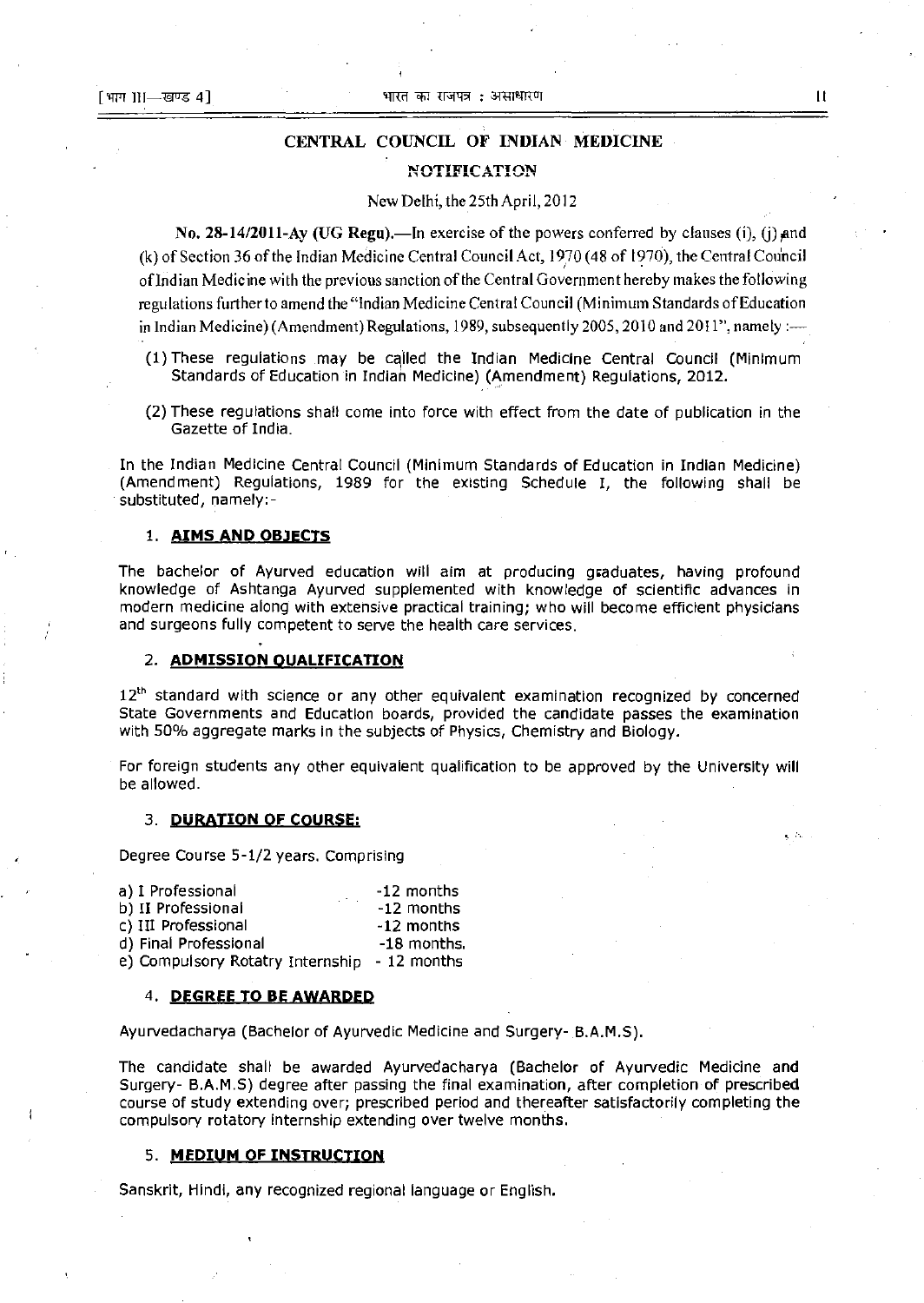# **6.1 FIRST PROFESSIONAL EXAMINATION;**

- i) The first professional examination shall be at the end of one academic year of First Professional session. The First Professional session will ordinarily start in July.
- ii) The first Professional examination shall be held in the following subjects:-
- 1. Padarth Vigyan avam Ayurved ltihas
- 2. Sanskrit
- 3. Kriya Sharir (Physiology)
- 4. Rachna Sharir (Anatomy)
- 5. Maulik Siddhant avam Ashtang Hridaya (Sutra. Sthan).
	- Iii) A student failed in not more than two subjects shall be held eligible to keep the terms for the second professional Course, however he/she will not be allowed to appear for second professional examination unless hejshe passes in ail the subjects of the first professional.

# 6.2 **SECOND PROFESSIONAL EXAMINATION;**

i) The Second Professional session shall start every year in the month of July following **completion of First Professional examination.** 

The second professional examination shall be ordinarily held and completed by the end of month of May/June every year after completion of one year of second professional session.

- ii) The Second Professional examination shall be held in the following subjects;-
	- **1. Dravyaguna Vigyan** (Pharmacology and **Materia Medica}**
	- **2. Rasashastra-Bhaishajya Kalpana (Pharmaceutical Science)**
	- 3. Agad tantra Vyavhar Ayurved evam Vidhi Vaidyaka (Toxicology and Medical Jurisprudence)
	- 4. Charak-Purvardh

iii) A student failed in not more than two subjects shall be held eligible to keep the terms for the third professional examination, however he/she will not be allowed to appear for third professional examination unless he/she passes in all the subjects of second professional examination.

### **6.3 THIRD PROFESSIONAL EXAMINATION**

(i) The Third Professional session shall start every year in the month of July following completion of second professional Examination.

The Third Professional examination shall be ordinarily held and completed by the end of the month of may /June every year after completion of one year of third professional session.

The Third Professional examination shall be held in the following subjects;-

- 1. Roga Nidan Vikriti Vigyan (Pathology & Microbiology)
- 2. Charak Samhita-Uttarardh
- 3. Swastha Vritta & Yoga (Preventive and Social MediCine & Yoga)
- 4. Prasuti & Striroga (Gynaecology & Obstetrics)
- 5. Bal Roga (Paediatrics)

iii) A Student failed in not more than two subjects shall be held Eligible to keep the terms for the final professional examination, however he/she will not be allowed to appear for final professional examination unless he/she passes in all. the subjects of Third Professional examination.

## **6.4. FINAL PROFESSIONAL EXAMINATION**

i) The final Professional session will be of 1 and  $\frac{1}{2}$  year duration and shall start every year in the month of July following completion of Third Professional Examination.

•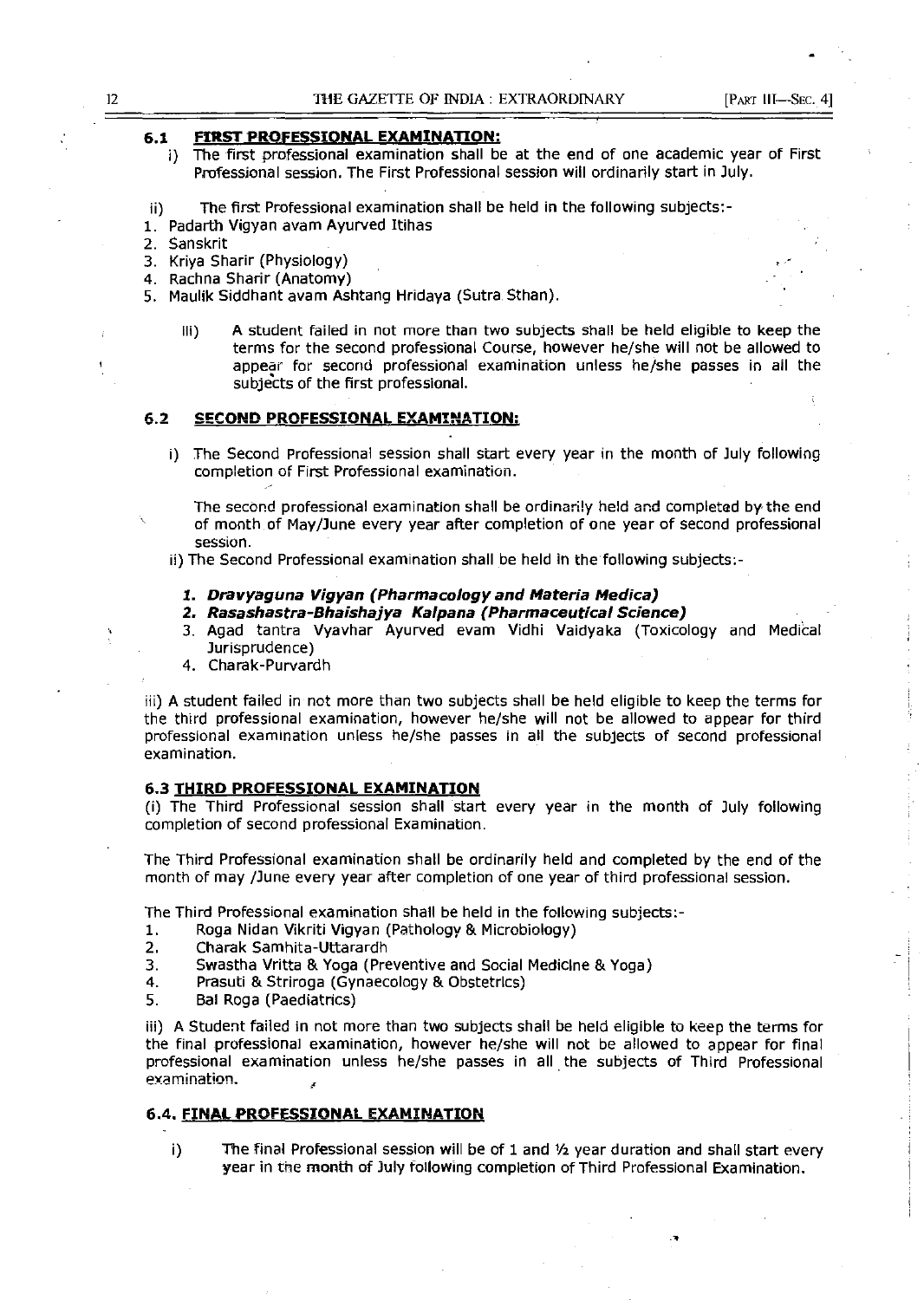The final professional examination shall be ordinarily held and completed by the end of month of Oct/Nov every year after completion of one and half year of final professional session.

- **Ii) Final Professional examination shall comprise of the fo!!ow!ng subjects:-**
	- 1. Shalya Tantra (General Surgery)
	- 2. Shalakya Tantra (Diseases of Head & Neck including Ophthalmology, **ENT** and Dentistry)
	- 3. Kayachikitsa (Internal Medicine-including Manas Roga, Rasayan & Vajikardna).
	- 4. Panchakarma
	- 5. Research Methodology & Medical-statistics

# **?COMPULSORY INTERNSHIP**

Duration of Internship: 1 year

The student will Join the compulsory internship programme after passing the final professional examination. The internship programme will start after the declaration of the result of final professional examination. The period of the internship will be of one year.

Internship Programme and time distribution will be as follows:-

1. The interns will receive an orientation regarding programme details of internship programme alongwith the rules and regulations, in an orientation workshop, which will be organized during the first three days of the beginning of internship programme. A workbook will be given to each intern. The intern will enter date wise details of activities undertaken by him/her during his/her training.

2. Every intern will provisionally register himself with the concerned State Board/Council and obtain a certificate to this effect before Joining the internship program.

3. Daily working hours of intern will be not less than eight hours.

4. Normally one year internship programme will be divided into Clinical training of six months in the Ayurvedic hospital attached to the college and six months in PHC / CHC / Rural Hospital/District Hospital/Civil Hospital or any Govt. Hospital of modern medicine. But where there is no provision /permission of the State Government for allowing the graduate of Ayurveda in the hospital/dispensary of Modern Medicine, the one year Internship will be completed in the hospital of Ayurved college.

| <b>Departments</b> | Distribution of six months | Distribution of twelve months |
|--------------------|----------------------------|-------------------------------|
| Kayachikitsa       | 2 Months                   | 4 Months                      |
| Shalva             | 1 Month                    | 2 Months                      |
| Shalakva           | 1 Month                    | 2 Months                      |
| Prasuti & Striroga | 1 Month                    | 2 Months                      |
| Kaumarbhritva      | 15 days                    | 1 Month                       |
| Panchakarma        | 15 days                    | 1 Month                       |

A. Clinical Training of six/twelve months as case may be in the Ayurvedic hospital attached to the college will be conducted as follows:-

B. Six months training of interns will be carried out with an object to orient and acquaint the intern with National health programme. The intern will have to join in one of the following institutes for undertaking such training.

- (a) Primary Health Centre
- (b) Community Health Centre/District Hospital
- (c) Any hospital of modern medicine.
- (d) Any Ayurved hospital or Dispensary

Aii the above centers (a, b, c and d) will have to be recognized by the concerned University and concerned Govt. designated authority for taking such a training.

# **Detail Guideline for training programme.**

Guideiines for conducting the internship ciinicai training of 06/12 months in the Ayurvedic Hospital attached to the college.

14111 *{P/12-t;*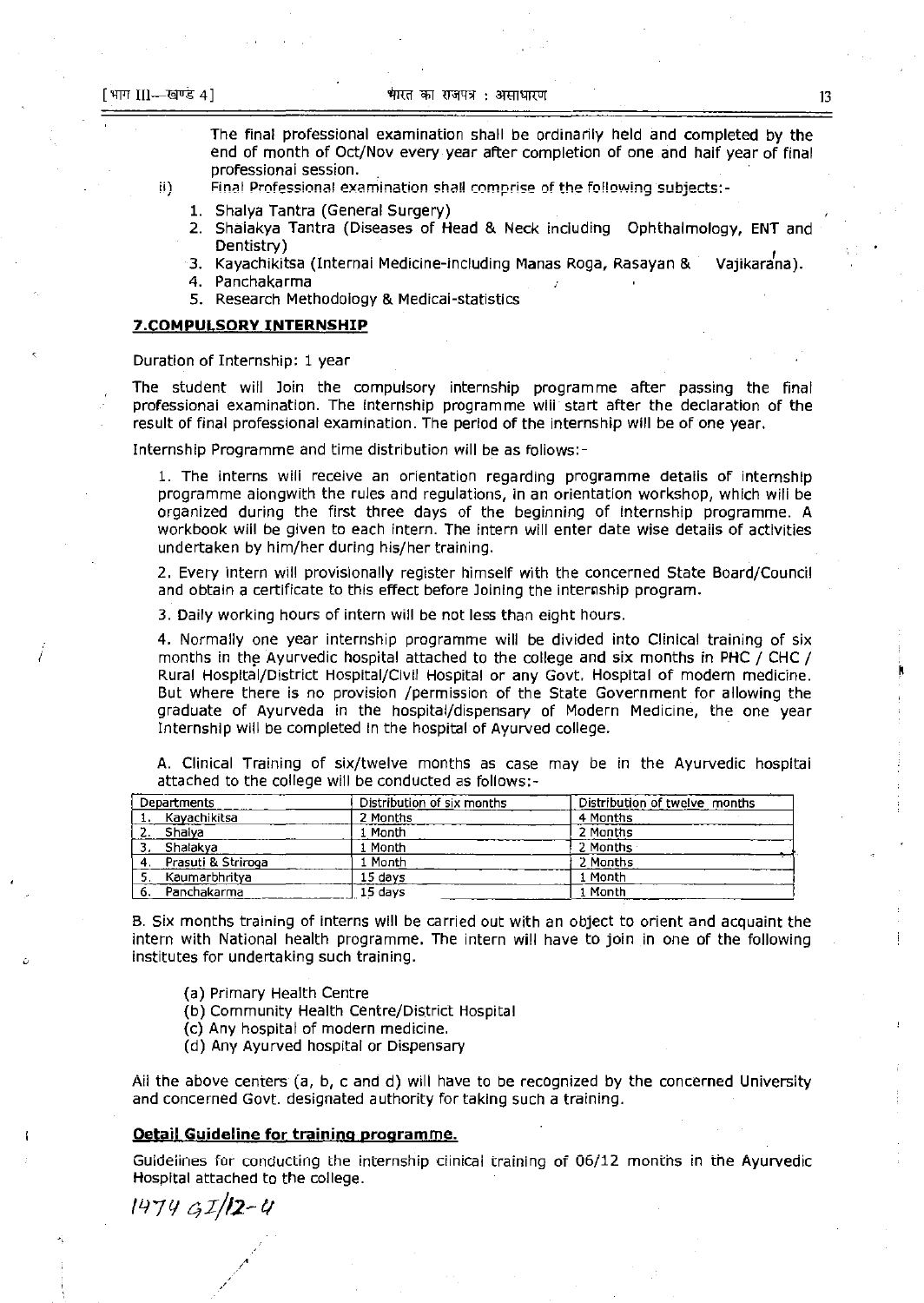The intern will undertake following activities in respective department as shown below:-

# 1. Kayachikitsa Duration: 2 months/4 months

- i. All routine work such as case taking, investigations, diagnosis and management of common diseases by Ayurvedic Medicine.
- ii. Routine clinical pathological work i.e. Haemoglobin estimation, complete haemogram', urine analysis, microscopic examination of blood parasites, sputum examination, stool examination etc.. Mutra evam Mala pariksha by Ayurvedic method. Interpretation of laboratory data and clinical findings and arriving at a diagnosis. .
- iii. Training in routine ward procedures and Supervision of patients in respect of their diet, habits and verification of medicine schedule.

### 2. Panchakarma - Duration: 15 days/ 1 month

i) Panchakarma Procedures and techniques regarding poorva karma, pradhan karma and paschat Karma.

### 3. Shalya Duration: 1 month/2 months

Intern should be 'trained to acquaint with

i. Diagnosis and management of common Surgical disorders according to Ayurvedic Principles.

ii. Management of certain Surgical emergencies such as fractures and dislocations, Acute Abdomen etc.

iii. Practical training of aseptic and antiseptics techniques, sterilization etc.

iv. Intern should be involved in pre-operative and post-operative managements.

v. Practical use of anesthetic techniques and use of anesthetic drugs.

vi. Radiological procedures, clinical interpretation of X-ray, IVP, Barium meal, sonography etc.

vii. Surgical procedures and routine ward techniques such as:-

- i. Suturing of fresh injuries
- ii. Dressing of wounds, burns, ulcers etc.
- iii. Incision of abscesses.
- iv. Excision of cysts.
- v. Venesection etc.
- vi. Application of Ksharasutra in ano rectal deseases.

# 4. Shalakya Duration: 1 month/2 months

Intern should be trained to acquaint with

a) Diagnosis and management of common surgical disorders according to Ayurvedic Principles.

b) Intern should be involved in Pre-operative and Post-operative managements.

c) Surgical procedures in Ear, Nose, Throat, Dental problems, ophthalmic problems.

d) Examinations of Eye, Ear, Nose, Throat and Refractive Error etc. with the supportive instruments in OPD.

e) Procedures like Anjana Karma, Nasya, Raktamokshan, 'Karnapuran, Shirodhara, Put pak, Kawai, Gandush etc. at OPD level.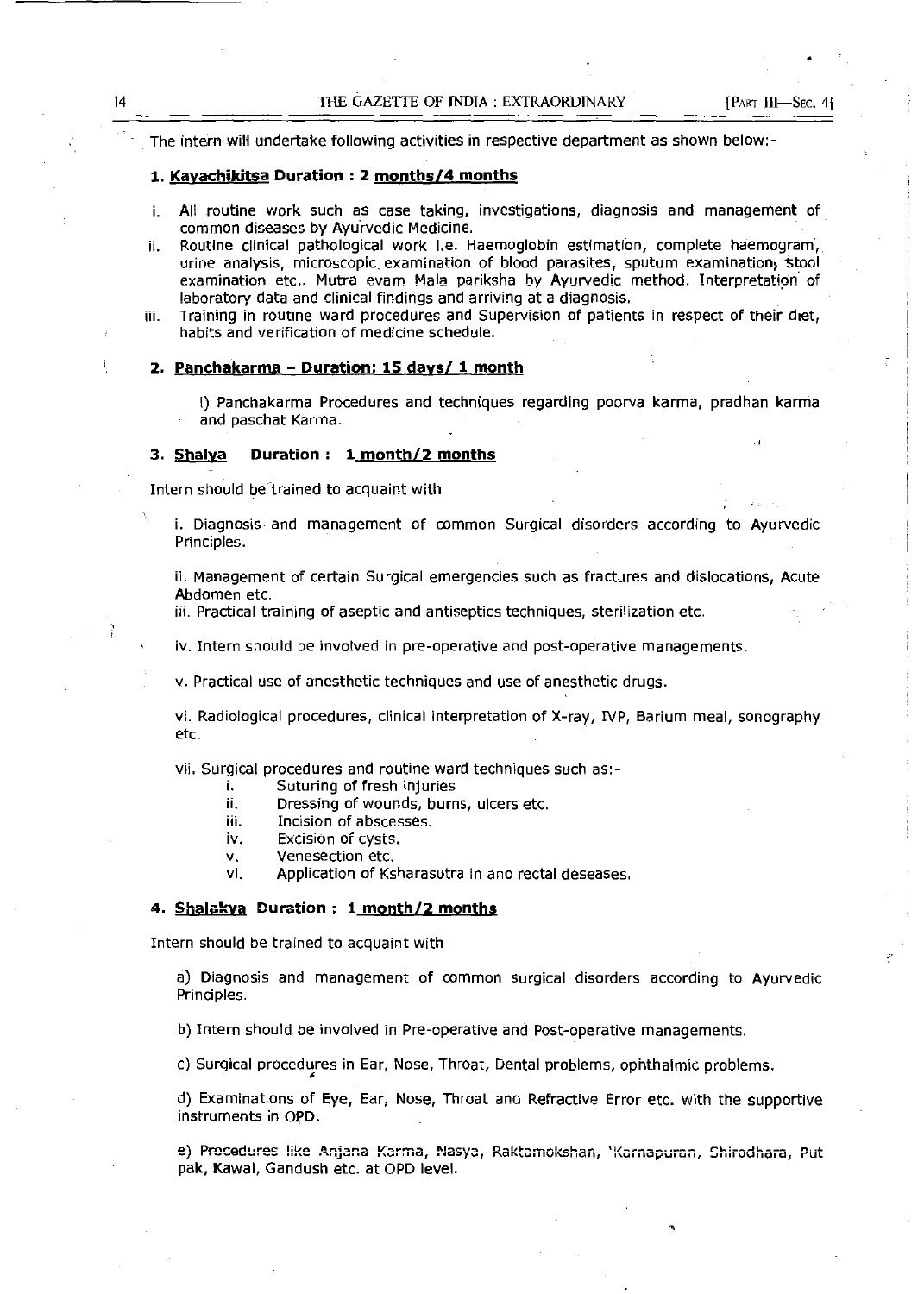# **5. Prasuti & Striroga Duration: 1 month/ 2 months**

Intern should be trained to acquaint with

a) Antenatal and post-natal problems and their remedies, Antenatal and Post-natal care.

b) Management of normal and abnormal labours.

c) Minor and major obstetric surgical procedures etc.

# **6. Balroga Duration: 15 davsji month**

Intern should be trained to acquaint with

a) Antenatal and Post-natal problems and their remedies, antenatal and Post-natal care also by Ayurvedic Principles and medicine.

b) Antenatal and Post-natal emergencies.

c) Care of new born child alongwith immunization programme.

d) Important pediatric problems and their Ayurvedic managements.

# **B. PHC/Rural Hospital/District Hospital/Civil Hospital or any Govt. Hospital of modern medicine.**

Guidelines for conducting six months internship training in primary Health Centre, Community Health Centre/District Hospital; Any hospital of modern medicine any Ayurved hospital or **Dispensary** 

Intern should get acquainted with-

i. Routine of the PHC and maintenance of their records.

ii. They should be acquainted with the routine working of the medical/non-medical staff of PHC and be always in contact with the staff in this period.

iii. They should be familiar with work of maintaining the register e.g. daily patient register, family planning register, surgical register and take active participation in different Government health schemes/programme.

iv. They should participate actively in different National Health Programmes of Government of the State/District.

**C. Casualty Section** of any recognized hospital of modern medicine.

**Identification of casualty and traurna cases and their first aid treatment. Aiso procedure for**  referring such cases to the identified hospitals.

### **D. Rural Ayurvedic dispensary/Hospital**

Diseases more prevalent in rural and remote areas and their management.

Teaching of health care methods to rural population and also various immunization programmes.

### 8. **Assessment**

After completing the assignment in various sections, they have to obtain a certificate from the head of the Section in respect of their devoted work in the section concerned and finally submitted to Principal/Head of the institute so that completion of successful internship can be **granted.** 

i47{! *GIltz-*<sup>5</sup>

/ /

"1 ! I I \ \

15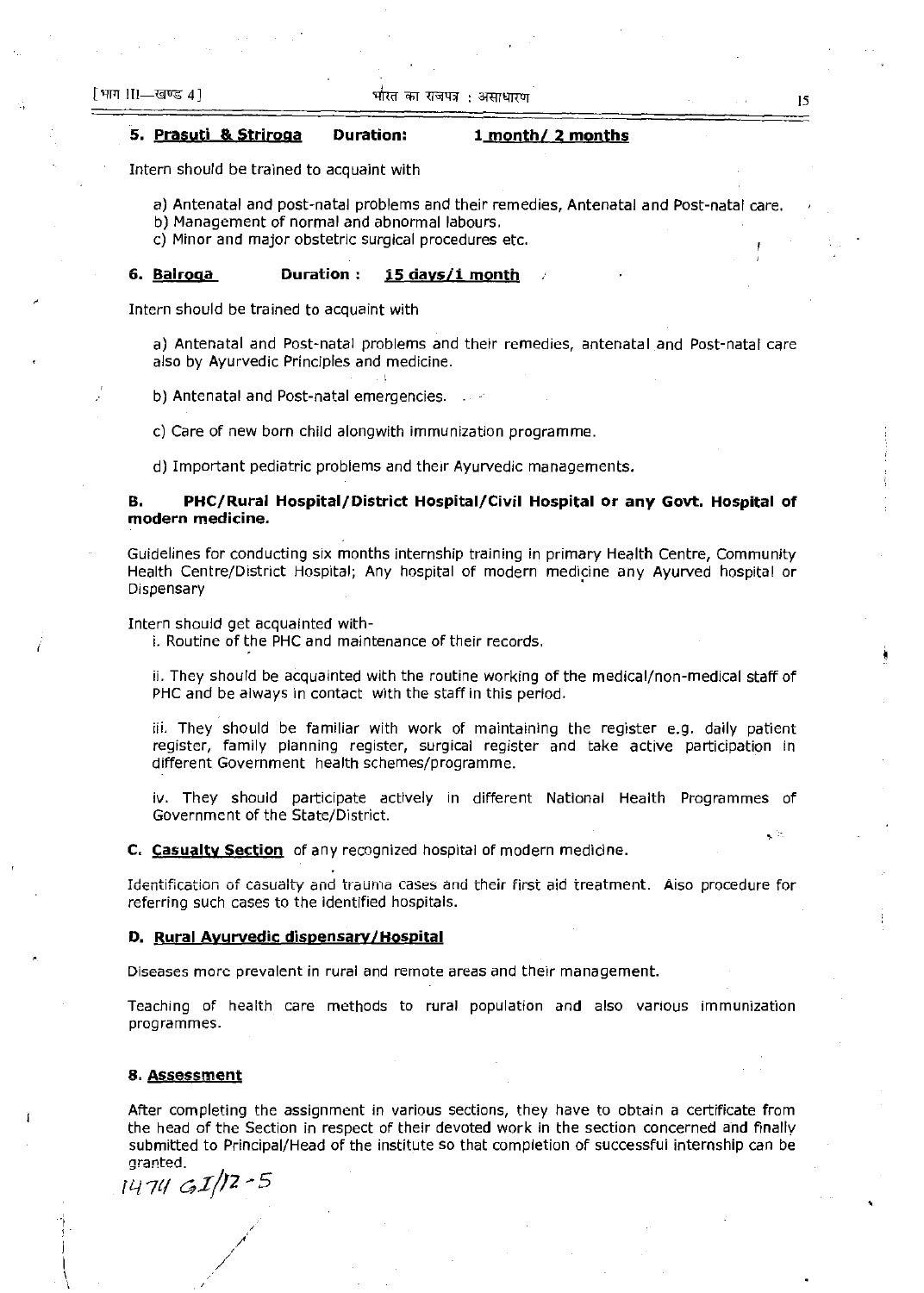**9. Migration of Internship:** Migration of internship will be only with the consent of the both college & university, in case of migration is between two different universities and colleges. In case migration is only college-to-college but university is not change, only the consent of both the colleges will be required. The migration will be accepted by the University on the **prcduct!on of the character cert!flcate !ssued by Institute and app!!cation forwarded by the**  college and university with NOC as case may be.

# **10. EXAMINATION:**

- i. Theory examination shall have minimum 20% short answer questions having maximum mark up to 40% & minimum 4 questions for long explanatory answer having maximum marks up to 60%. These Questions shall cover entire syllabus of subject.
- ii. A candidate obtaining 75% marks in the subject shall be awarded distinction in the subject.
- iii. The minimum marks required for passing the examination shall be 50% in theory and practical separately in .each subject. .
- iv. The supplementary examination **will** be held within 6th months of regular examination and failed students shall be eligible to appear in its supplementary examination as the case may be.
- v. Minimum 75% attendance **of the student** in each subject separately in theory & practical shali be essential for appearing in the examination. **In this regard** a class attendance card shall be maintained for each student for the different subjects. The Principal shall arrange to obtain the signature of the students, teachers at the end of each course of lectures and practical instructions and send the cards to each Head of the Department for final completion before the commencement of each examination. •
- vi. In case a student fails to appear in regular examination for cognitive reason, he/she will appear in supplementary examination as regular students. In such cases his/her nonappearance in regular examination will not be treated as an attempt. Such students· after passing examination will join the studies with regular students and appear for next professional examination after completion the required period of study.
- vii. The following facts may be taken into consideration in determining class work in the subject:
	- i) Regularity in attendance
	- ii) Periodical tests
	- iii) Practical copy

.

**MIGRATION:** The Students may **be allowed to** take the migration to continue his/her study to another college after passing the first year examination. Failed students transfer and midterm migration will not be allowed. For migration, the students shall have to obtain the mutual consent of both colleges and universities and will be against the vacant seat after obtaining NOC from CCIM.

| Name of the subject                                              | Number of hours of teaching |         |       |                           | Details of maximum marks |             |       |
|------------------------------------------------------------------|-----------------------------|---------|-------|---------------------------|--------------------------|-------------|-------|
|                                                                  | <b>Theory</b>               | t<br>Ce | Tetal | papers<br>nber<br>E<br>ŽΞ | Theory                   | Ī<br>ū<br>Σ | Total |
| 1" Professional                                                  |                             |         |       |                           |                          |             |       |
| 1. Padarth<br>vlgyan<br>evam<br>Ayurved ka Itihas                | 100                         | - - -   | 100   | Two                       | 200                      | $- - -$     | 100   |
| 2. Senskrit                                                      | 200                         | $\sim$  | 200   | <b>One</b>                | 100                      | $\cdots$    | 100   |
| 3. Kriva Sharir                                                  | 200                         | 200     | 400   | Two                       | 200                      | 100         | 300   |
| 4. Rachna Shanr                                                  | 300                         | 200     | 500   | Two                       | 200                      | 100         | 300   |
| 5. Maulik Siddhant evam<br>Asthanga Hridyaya (Sutra<br>Sthana)   | 150                         | ---     | 150   | 0ne                       | 100                      | ---         | 100   |
| 2 <sup>nd</sup> Professional                                     |                             |         |       |                           |                          |             |       |
| 1. Oravyaguna Vigyan                                             | 200                         | 200     | 400   | Two                       | 200                      | 200         | 400   |
| 2. Agadtantra,<br>vyavhar<br>Vidhi<br>Ayurved<br>evam<br>Valdyak | 200                         | 100     | 300   | One                       | 100                      | 50          | 150   |
| 3. Rasashastra<br>Evam<br>Bhaishiya Kalpana Part-1               | 200                         | 200     | 400   | Two                       | 200                      | 200         | 400   |
| 4. Charak Samhita (Purvardh)                                     | 200                         |         | 200   | One:                      | 100                      | $-1$        | 100   |

# 11.1 NUMBER OF PAPERS AND MARKS FOR THEORY/ PRACTICAL: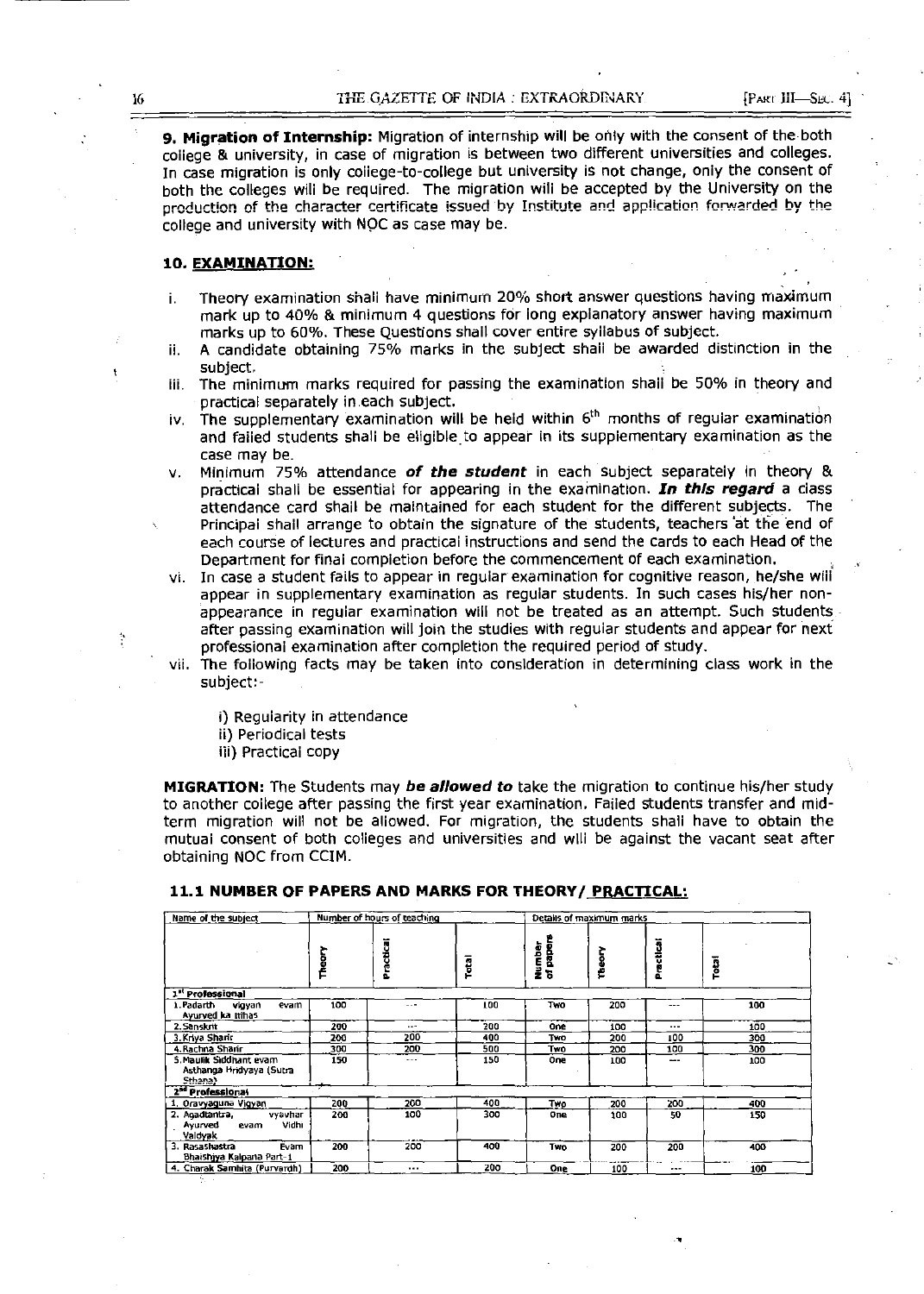['WT m~"@1CS 4] 17

.,'

| 3 <sup>rd</sup> Professional                                |      |               |     |                                                |     |          |     |
|-------------------------------------------------------------|------|---------------|-----|------------------------------------------------|-----|----------|-----|
| 1. Roga Vigyan Evam Vikriti<br>Vigyan                       | 200  | 100           | 300 | Two<br>$(01 -$<br>Pathology<br>01-<br>Ayurveda | 200 | 100      | 300 |
| 2. Swastha Vritta & Yoga                                    | 200  | 100           | 300 | Two                                            | 200 | 100      | 300 |
| 3. Prasui, Tantra & Strinoga                                | 2û0  | 100           | 300 | Twu                                            | 200 | 100      | 300 |
| 4. Balroga                                                  | 100  | 100           | 200 | One                                            | 100 | 50       | 150 |
| Samhita<br>5. Charak<br>(Uttarardh)                         | 200  | $\sim$ $\sim$ | 200 | <b>One</b>                                     | 100 | $m = 4$  | 100 |
| <b>Final Professional</b>                                   |      |               |     |                                                |     |          |     |
| 1. Kayachiki sa                                             | 300  | 200           | 500 | Two                                            | 200 | 100      | 300 |
| 2. Panchkarma                                               | 100. | 200           | 300 | One                                            | 100 | 50       | 150 |
| i 3. Shaiya Tantra                                          | 200  | 150           | 350 | Two                                            | 200 | 100      | 300 |
| 4. Shaiakya Tantra                                          | 200  | 150           | 350 | Two                                            | 200 | 100      | 300 |
| 5. Research Methodology<br>-84<br><b>Medical Statistics</b> | 50   | am.           | 50  | <b>One</b>                                     | 50  | $\cdots$ | 50  |

NOTE: The period of theory and practical shall not be less than 60 minutes [one hour). The duration of the practical of clinical subjects and Rachna Sharir (Dissection) shall be of at least 120 minutes (two hours).

11.2 Clinical training of the students will start from third year onwards.

11.3 The clinical training in the hospital attached with college to the students shall be as follows:-

|     | i)             | Kayachikitsa (Indoor and Outdoor):                                    | 18 Months                                                     |
|-----|----------------|-----------------------------------------------------------------------|---------------------------------------------------------------|
|     | a)<br>b)<br>c) | Kayachikitsa (Samanya)<br>Manasroga<br>Rasayan & Vajikaran            | 06 months<br>03 months<br>03 months                           |
|     | d)<br>e)       | Panchakarma<br>Rog Vigyan Vikruti Vigyan                              | 03 months<br>03 months                                        |
|     | ii).           | <b>Shalva</b> (Indoor & Outdoor)                                      | 09 Months                                                     |
|     | a).            | Shalya (Samanya)<br>Shalya (Kshar & Anushastra Karma)<br>month in OT) | 03 months (atleast one month in OT)<br>03 months (atleast one |
|     | C)             | Ksharsutra                                                            | 2 months                                                      |
|     | d)             | Anaesthesia                                                           | 15 days                                                       |
|     | e)             | Radiology                                                             | 15 days                                                       |
|     |                | ili) Shalakya Tantra (Indoor & Outdoor)                               | 04 months (atleast one month in OT)                           |
|     |                | iv) Prasuti Tantra Avam Striroga                                      | 03 months (Out door & indoor)                                 |
|     | V)             | <b>Kaumar Bhritya</b> (Out door & indoor)                             | 01 month                                                      |
| vi) |                | <u>Atvavik (casualty)</u>                                             | 02 months                                                     |

12. Qualifications & Experience for teaching staff for UG teachers: (Applicable for direct recruitment but age will be relaxed in case of promotion)

# i) ESSENTIAL:

a) A degree in Ayurved from a University established by law or a statutory Board/Faculty/Examining Body of Indian Medicine or its equivalent as recognized under Indian Medicine Central Council Act, 1970.

b) A post-graduate qualification in the subject/specialty concerned included in the schedule to Indian Medicine Central Council Act, 1970.

# ii) EXPERIENCE:

## a) For the Post of Professor:

, / /

Total teaching experience of ten years in concerned subject is necessary out of which there should be five years teaching experience as Reader/Associate Professor In concerned subject.

, .